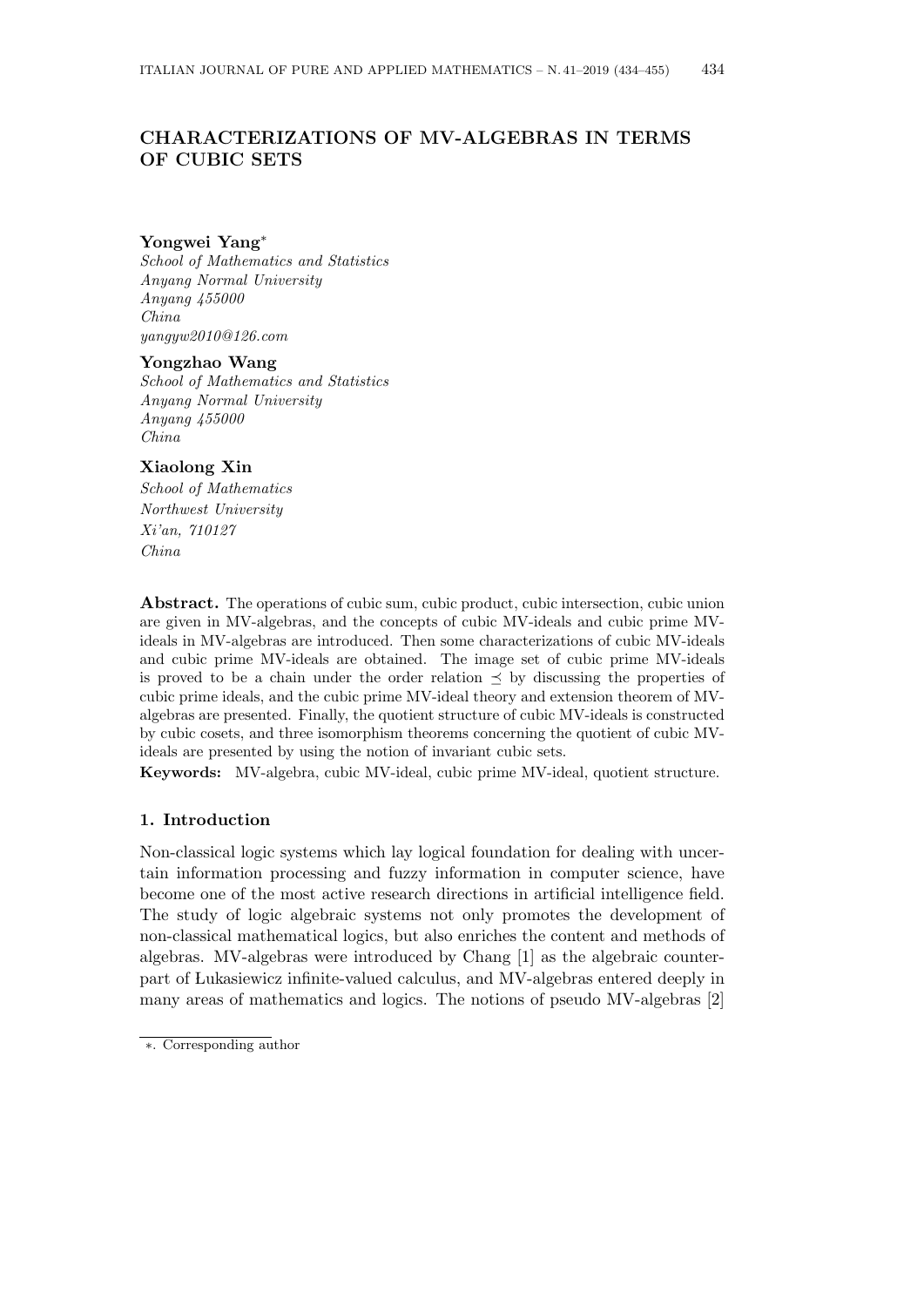and generalized MV-algebras [3] as two non-commutative but equivalent generalizations of MV-algebras have independently appeared, and they are used for algebraic foundations of non-commutative fuzzy logic.

Ideal theory is a very effectively tool to study logical algebras and the completeness of the corresponding nonclassical logics. On the one hand, ideals are closely related to congruence relations with which one can associate quotient algebras; on the other hand, the sets of provable formulas in the corresponding inference systems from the point of view of uncertain information can be described by fuzzy ideals of those algebraic semantics. A number of researches have motivated to develop nonclassical logics, and also to enrich the ideal theory of algebras [4, 5, 6]. In addition, based on the fuzzy set theory introduced by Zadeh, the related fuzzy structures (i.e., the fuzzification) of ideals in MValgebras were further studied [7, 8]. Hedayati [9] extended the notions of fuzzy ideals to (*∈, ∈ ∨q*)-fuzzy (implicative) ideals in pseudo MV-algebras by using the concept of quasicoincidence of a fuzzy value with a fuzzy set. Using falling shadows theory, [10] proposed the concept of falling fuzzy (implicative) ideals which as a generalization of a  $T_\wedge$ -fuzzy (implicative) ideal in MV-algebras. Moreover, based on the concept of the soft set, [11] established the int-soft ideal theory in pseudo MV -algebras.

Using a fuzzy set and an interval-valued fuzzy set, Jun et al. [12] introduced a new notion, called a cubic set, and investigated several properties, then they applied the cubic theory to BCK/BCI-algebras, and proposed cubic P-ideals and cubic  $\alpha$ -ideals [13, 14]. Continue the Jun's work in [15], Khan et al. [16] introduced the concepts of cubic h-ideals, cubic h-bi-ideals and cubic h-quasiideals in hemirings, and provided some basic properties. Combining cubic sets and soft sets, [17] introduce the notions of cubic soft o-subalgebras and (closed) cubic soft ideals in BCK/BCI-algebras, and investigate related properties.

The paper aims to investigate ideals of MV-algebras based on the cubic theory. The concepts of cubic MV-ideals and cubic prime MV-ideals in MV-algebras are given, and some characterizations of them are present by the introduced cubic operations. Inspired by the fuzzy prime filter theorem in [18], the cubic prime MV-ideal theorem is provided in MV-algebras. A congruence relation on an MV-algebra is constructed via a cubic MV-ideal. Furthermore, a quotient structure of MV-algebras is constructed by cubic cosets, and some certain isomorphism theorems are proved by using the notion of invariant cubic sets.

### **2. Preliminaries**

In this section, we will provide basic terminologies and notations of MV-algebras which are necessary for the understanding of subsequent results.

An algebra  $(M, \oplus, \neg, 0)$  of type  $(2, 1, 0)$  is called an MV-algebra if it satisfies the following axioms: for any  $x, y, z \in M$ ,

$$
(MVI) \ x \oplus (y \oplus z) = (x \oplus y) \oplus z,
$$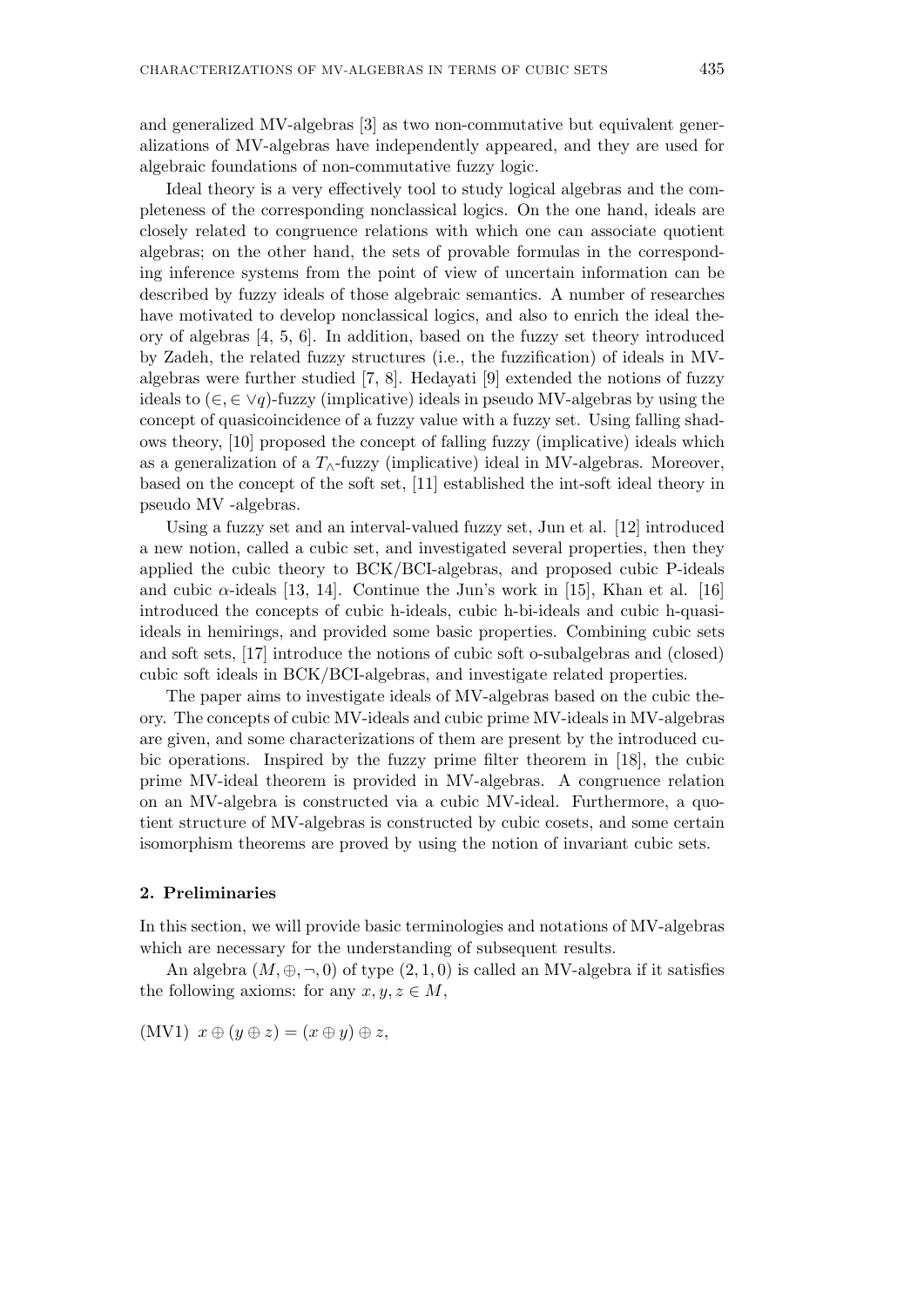- $(MV2)$   $x \oplus y = y \oplus x$ ,
- $(MV3)$   $x \oplus 0 = x$ ,
- $(MV4) \neg \neg x = x,$
- (MV5) *x ⊕ ¬*0 = *¬*0,
- $(MV6) \neg (\neg x \oplus y) \oplus y = \neg (\neg y \oplus x) \oplus x.$

Let  $(M, \oplus, \neg, 0)$  be an MV-algebra, for any  $x, y \in M$ , we put  $1 = \neg 0$ ,  $x \otimes y =$  $\neg(\neg x \oplus \neg y), x \rightarrow y = \neg x \oplus y, x \ominus y = x \otimes \neg y, x \vee y = \neg(\neg x \oplus y) \oplus y = (x \ominus y) \oplus y,$ *x ∧ y* =  $\neg$ ( $\neg$ *x*  $\neg$  $\neg$ *y*) = (*x*  $\oplus$   $\neg$ *y*) ⊗ *y*. In what follows, unless mentioned otherwise,  $(M, \oplus, \neg, 0)$  is an MV-algebra and will often be referred to by its support set *M*.

**Proposition 2.1** ([19, 20]). Let  $(M, \oplus, \neg, 0)$  be an MV-algebra. Then the fol*lowing assertions are valid: for any*  $x, y, z, s, t \in M$ ,

- (1)  $x \leq y$  *if and only if*  $\neg x \oplus y = 1$  *if and only if*  $x \ominus y = 0$ ;
- (2)  $x \ominus y \leq z$  *if and only if*  $x \leq y \oplus z$ ;
- (3)  $x \otimes \neg x = 0, x \oplus \neg x = 1, (x \ominus y) \wedge (y \ominus x) = 0;$
- $(4)$   $x \otimes y \leq x \wedge y \leq x \vee y \leq x \oplus y$ ;
- (5)  $x \ominus y = \neg y \ominus \neg x, x \ominus z \leq (x \ominus y) \oplus (y \ominus z);$
- $(6)$   $(x \oplus s) \ominus (y \oplus t) \leq (x \ominus y) \oplus (s \ominus t);$
- (7) if  $x \leq y$ , then  $\neg y \leq \neg x$ ,  $x \otimes z \leq y \otimes z$  and  $x \oplus z \leq y \oplus z$ ;
- $(8)$   $(x \vee y) \ominus y = x \ominus y$ ,  $x \ominus (x \wedge y) = x \ominus y$ .

Let  $(M, \oplus, \neg, 0)$  be an MV-algebra and *I* a nonempty set of *M*. Then *I* is called an ideal of *M* if it satisfies: for any  $x, y \in M$ , (1)  $x, y \in I$  implies  $x \oplus y \in I$ ; (2)  $x \leq y$  and  $y \in I$  imply  $x \in I$ . An ideal *I* is proper iff  $I \neq M$ . We say that an ideal *P* is prime iff it is proper and satisfies for any  $x, y \in M$ , either  $x \ominus y \in P$  or  $y \ominus x \in P$ .

Filters, the order duals of lattice ideals, have a variety of applications in logic and topology. Since MV-algebra *M* is a lattice, we can give the notion of lattice filters. A nonempty subset *F* of *M* is called a lattice filer if it satisfies: for any  $x, y \in M$ , (1)  $x, y \in F$  implies  $x \oplus y \in F$ ; (2)  $x \leq y$  and  $x \in F$  imply *y* ∈  $F[21]$ .

Let  $M_1$  and  $M_2$  be MV-algebras. A function  $f : M_1 \to M_2$  is a homomorphism iff it satisfies the following conditions: for any  $x, y \in M_1$ , (1)  $f(0) = 0$ ,  $f(x \oplus y) = f(x) \oplus f(y),$   $(3) f(\neg x) = \neg f(x)$ .

Now we will recall the concept of interval-valued fuzzy sets. A closed subinterval  $\tilde{a} = [a^-, a^+]$  of a closed unit interval [0,1] is called an interval number,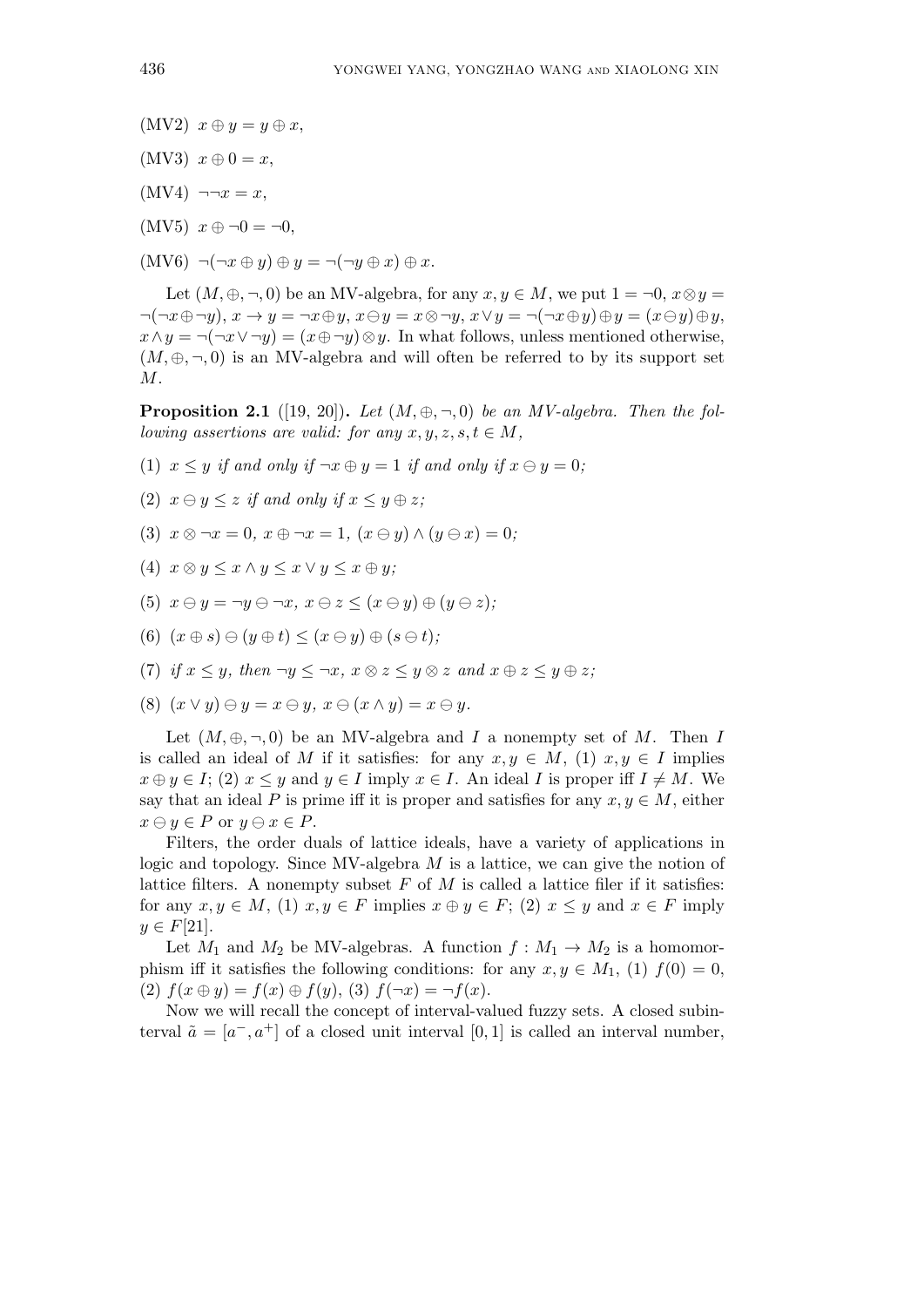where  $0 \leq a^- \leq a^+ \leq 1$ . Denote by  $D[0,1]$  the set of all interval numbers. We define the operations  $\land$ ,  $\lor$ ,  $\geq$ ,  $\leq$  and  $=$  in case of two elements in  $D[0,1]$ . Consider two elements  $\tilde{a}_1 = [a_1^-, a_1^+]$ ,  $\tilde{a}_2 = [a_2^-, a_2^+]$  in  $D[0, 1]$ , then

- (1)  $\tilde{a}_1 \ge \tilde{a}_2$  if and only if  $a_1^- \ge a_2^-$  and  $a_1^+ \ge a_2^+$ ;
- (2)  $\tilde{a}_1 \leq \tilde{a}_2$  if and only if  $a_1^- \leq a_2^-$  and  $a_1^+ \leq a_2^+$ ;
- (3)  $\tilde{a}_1 = \tilde{a}_2$  if and only if  $a_1^- = a_2^-$  and  $a_1^+ = a_2^+$ ;
- (4)  $\tilde{a}_1 \wedge \tilde{a}_2 = [\min\{a_1^-, a_2^-\}, \min\{a_1^+, a_2^+\}];$
- (5)  $\tilde{a}_1 \vee \tilde{a}_2 = [\max\{a_1^-, a_2^-\}, \max\{a_1^+, a_2^+\}];$
- (6)  $\operatorname{rinf}_{i \in \Lambda} \tilde{a}_i = \left[ \inf_{i \in \Lambda} \right]$  $a_i^-, \inf_{i \in \Lambda}$ *i∈*Λ  $a_i^+$ ], where  $\tilde{a}_i \in D[0, 1]$ ,  $i \in \Lambda$ ;
- (7)  $\text{rsup}_{i \in \Lambda} \tilde{a}_i = [\sup_{i \in \Lambda}$  $a_i^-,$ sup *i∈*Λ  $a_i^+$ ], where  $\tilde{a}_i \in D[0, 1]$ ,  $i \in \Lambda$ ;

other operations *>* and *<* can be defined analogously.

An interval-valued fuzzy set (briefly, IVF-set)  $\tilde{\mu}_A$  defined on a nonempty set *X* is given by

$$
\tilde{\mu}_A = \{ (x, [\mu_A^-(x), \mu_A^+(x) ] ) | x \in X \},\
$$

where  $\mu_A^-(x) \leq \mu_A^+$  $A_A^+(x)$  for all  $x \in X$ . Then the ordinary fuzzy sets  $\mu_A^- : X \to [0,1]$ and  $\mu_A^+$  $A \nightharpoonup A : X \to [0,1]$  are called a lower fuzzy set and an upper fuzzy set of  $\tilde{\mu}_A$ , respectively.

# **3. Cubic MV-ideals of MV-algebras**

In this section, we define some cubic operations on MV-algebras, then introduce a new notion called cubic MV-ideal of MV-algebras and study several properties of it.

**Definition 3.1** ([12, 13])**.** *Let X be a nonempty set. A cubic set A in X as an object having the following form:*

$$
A = \{ (x, \tilde{\mu}_A(x), \lambda_A(x)) | x \in X \},\
$$

which is briefly denoted by  $A = (\tilde{\mu}_A, \lambda_A)$ , where  $\tilde{\mu}_A = [\mu_A^-, \mu_A^+]$  is an IVF set in *X* and  $\lambda_A$  is a fuzzy set in *X*. In order to facilitate our subsequent discussion, for any  $x \in X$ , the number  $A(x) = (\tilde{\mu}_A(x), \lambda_A(x))$  is called a cubic element, where the numbers  $\tilde{\mu}_A(x)$  and  $\lambda_A(x)$  represent, respectively, the membership degree and non-membership degree of the element *x* to the set *A*, and  $\mu_A^+$  $^{+}_{A}(x) +$  $\lambda_A(x) \leq 1$ .

For two cubic elements  $A(x)$  and  $A(y)$  of the cubic set A, we give the following operations:

 $(1)$   $A(x) \preceq A(y)$  if and only if  $\tilde{\mu}_A(x) \leq \tilde{\mu}_A(y)$ ,  $\lambda_A(x) \geq \lambda_A(y)$ ;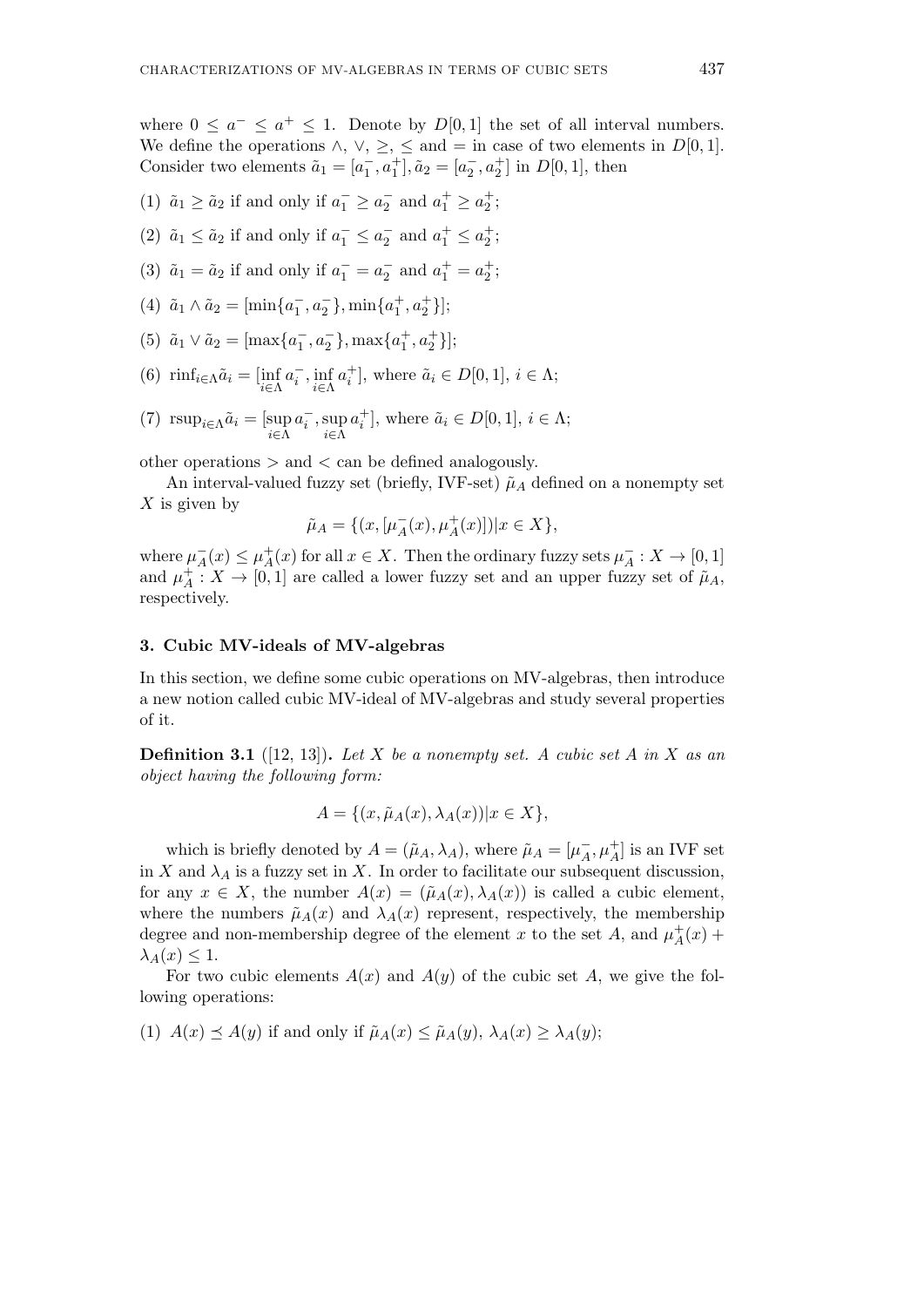- $(2)$   $A(x) \prec A(y)$  if and only if  $\tilde{\mu}_A(x) \prec \tilde{\mu}_A(y), \lambda_A(x) > \lambda_A(y);$
- (3)  $A(x) \succeq A(y)$  if and only if  $\tilde{\mu}_A(x) \geq \tilde{\mu}_A(y)$ ,  $\lambda_A(x) \leq \lambda_A(y)$ ;
- (4)  $A(x) \succ A(y)$  if and only if  $\tilde{\mu}_A(x) > \tilde{\mu}_A(y)$ ,  $\lambda_A(x) < \lambda_A(y)$ ;
- (5)  $A(x) = A(y)$  if and only if  $\tilde{\mu}_A(x) = \tilde{\mu}_A(y), \lambda_A(x) = \lambda_A(y);$
- (6)  $A(x) \veeeq A(y) = (\tilde{\mu}_A(x) \vee \tilde{\mu}_A(y), \lambda_A(x) \wedge \lambda_A(y));$
- $(A \cap \overline{A})(x) = (\tilde{\mu}_A(x) \wedge \tilde{\mu}_A(y), \lambda_A(x) \vee \lambda_A(y)).$

If  $A_i = (\tilde{\mu}_{A_i}, \lambda_{A_i})$   $(i \in \Lambda)$  are cubic elements, where  $\Lambda$  is an index set, then we define:

$$
\overline{\sup}_{i \in \Lambda} A_i = \left( \operatorname{rsup}_{i \in \Lambda} \tilde{\mu}_{A_i}, \inf_{i \in \Lambda} \lambda_{A_i} \right).
$$

Let *X* be a nonempty set and *A* a nonempty subset of *X*. The cubic characteristic function of *A* is defined as  $\chi_A = \{(x, \tilde{\mu}_{\chi_A}(x), \lambda_{\chi_A}(x)) | x \in X\}$ , where

$$
\tilde{\mu}_{\chi_A}(x) = \begin{cases} [1,1], & x \in A, \\ [0,0], & \text{otherwise,} \end{cases} \lambda_{\chi_A}(x) = \begin{cases} 0, & x \in A, \\ 1, & \text{otherwise.} \end{cases}
$$

Let  $A = (\tilde{\mu}_A, \lambda_A)$  and  $B = (\tilde{\mu}_B, \lambda_B)$  be two cubic sets of *X*, we put  $A \subseteq B$ if and only if  $A(x) \leq B(x)$  for any  $x \in X$ ;  $A \sqsubset B$  if and only if  $A(x) \prec B(x)$  for any  $x \in X$ .

In what follows, we introduce the operations  $\circledast$  and  $\circledcirc$  which provide interesting further characterizations of cubic MV-ideals in the subsequent discussions.

**Definition 3.2.** Let  $A = (\tilde{\mu}_A, \lambda_A)$  and  $B = (\tilde{\mu}_B, \lambda_B)$  be two cubic sets of M. *Then:*

 $(1)$  *the cubic sum*  $\otimes$  *of A and B is defined as* 

$$
A \circledast B = \{ (x, (A \circledast B)(x)) | x \in M \} := \{ (x, (\tilde{\mu}_A + \tilde{\mu}_B)(x), (\lambda_A + \lambda_B)(x)) | x \in M \},
$$

where 
$$
(A \circledast B)(x) = \overline{\sup} \{ A(y) \overline{\wedge} A(z) | x = y \oplus z, y, z \in M \}.
$$

 $(2)$  *the cubic product*  $\otimes$  *of A and B is defined as* 

$$
A \odot B = \{ (x, (A \odot B)(x)) | x \in M \} := \{ (x, (\tilde{\mu}_A \circ \tilde{\mu}_B)(x), (\lambda_A \circ \lambda_B)(x)) | x \in M \},
$$

where 
$$
(A \odot B)(x) = \overline{\sup} \{ A(y) \wedge A(z) | x = y \otimes z, y, z \in M \}.
$$

Inspired by [16], we can also give the intersection and union of two cubic sets as follows. Let *A* and *B* be cubic sets of an MV-algebra *M*. The intersection and union of *A* and *B*, denote by  $A \sqcap B$  and  $A \sqcup B$  respectively, are cubic sets:

$$
A \sqcap B = \{(x, A(x) \bar{\wedge} B(x)) | x \in M\} := \{(x, (\tilde{\mu}_A \cup \tilde{\mu}_B)(x), (\lambda_A \cap \lambda_B)(x)) | x \in M\},\newline A \sqcup B = \{(x, A(x) \vee B(x)) | x \in M\} := \{(x, (\tilde{\mu}_A \cap \tilde{\mu}_B)(x), (\lambda_A \cup \lambda_B)(x)) | x \in M\}.
$$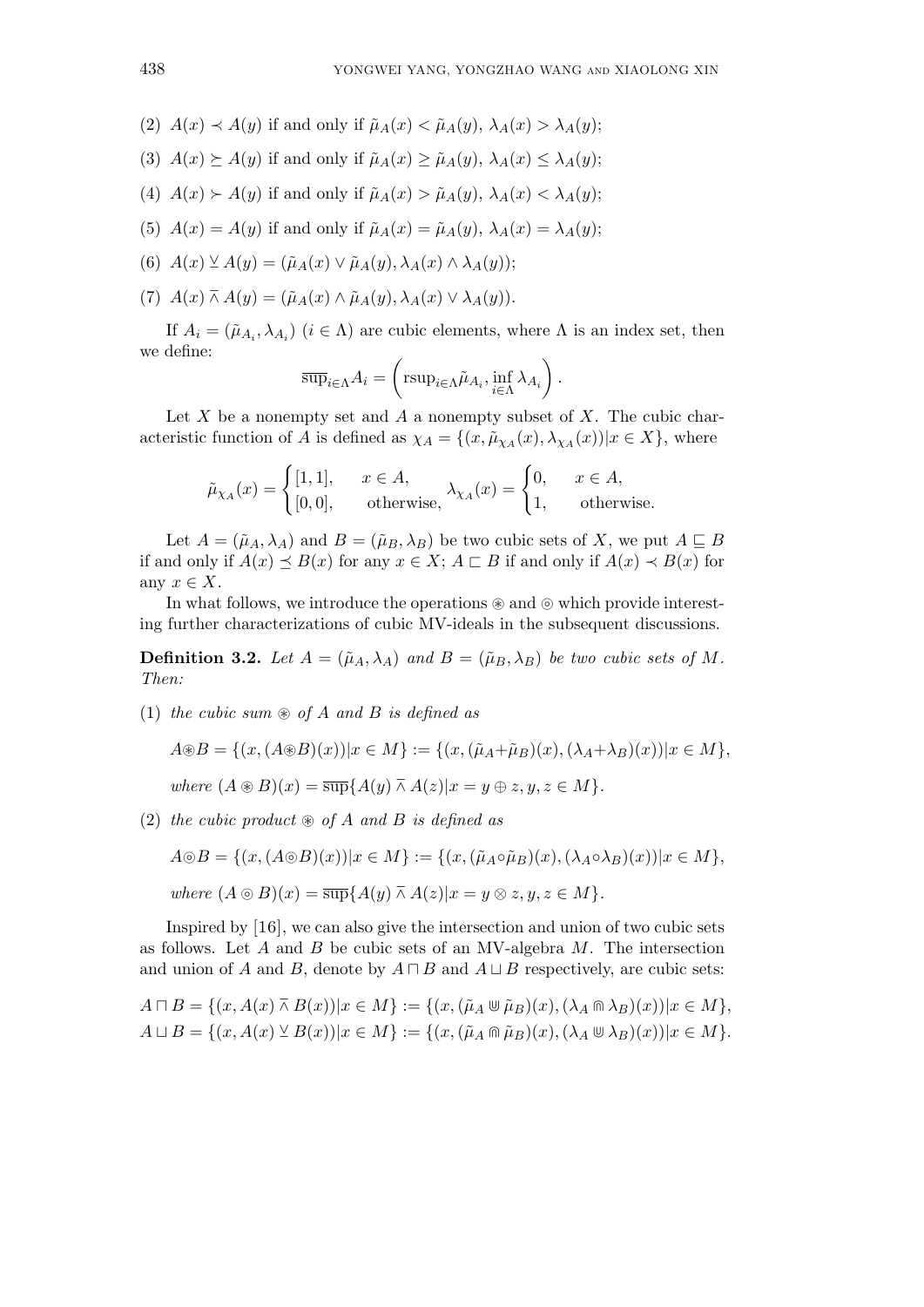**Lemma 3.3.** *For any cubic sets A, B, C, D and E in an MV-algebra M, then we have:*

- $(A)$   $A \circledast (B \sqcup C) = (A \circledast B) \sqcup (A \circledast C);$
- $(A \circledcirc (B \cup C) = (A \circledcirc B) \cup (A \circledcirc C);$
- $(A \circledast (B \sqcap C) = (A \circledast B) \sqcap (A \circledast C);$
- $(A)$   $A \circledcirc (B \cap C) = (A \circledcirc B) \cap (A \circledcirc C);$
- $(A \cup B \cap C) = (A \cup B) \cap (A \cup C);$
- $(A \cap (B \sqcup C) = (A \cap B) \sqcup (A \cap C);$
- $(A \circledast (B \circledast C) = (A \circledast B) \circledast C;$
- $(A)$   $A \circledcirc (B \circledcirc C) = (A \circledcirc B) \circledcirc C;$
- (9) *if*  $D \subseteq A$ *,*  $E \subseteq B$ *, then*  $D \otimes E \subseteq A \otimes B$ *;*
- $(10)$  *if*  $D \sqsubseteq A$ ,  $E \sqsubseteq B$ , then  $D \odot E \sqsubseteq A \odot B$ .

**Proof.**  $(5)$ ,  $(6)$ ,  $(9)$  and  $(10)$  are straightforward. The proofs of  $(2)$ ,  $(3)$  and  $(4)$ are similar to that of  $(1)$ , and the proof of  $(8)$  is similar to that of  $(7)$ , therefore, we only give the proofs of (1) and (7).

(1) For any  $x \in M$ , assume that there exist  $y, z \in X$  such that  $x = y \oplus z$ , then

$$
(\tilde{\mu}_A + (\tilde{\mu}_B \otimes \tilde{\mu}_C))(x) = \text{rsup}\{\tilde{\mu}_A(y) \land (\tilde{\mu}_B \otimes \tilde{\mu}_C)(z)|x = y \oplus z\}
$$
  
\n
$$
= \text{rsup}\{\tilde{\mu}_A(y) \land (\tilde{\mu}_B(z) \lor \tilde{\mu}_C(z))|x = y \oplus z\}
$$
  
\n
$$
= \text{rsup}\{(\tilde{\mu}_A(y) \land \tilde{\mu}_B(z)) \lor (\tilde{\mu}_A(y) \land \tilde{\mu}_C(z))|x = y \oplus z\}
$$
  
\n
$$
= \text{rsup}\{(\tilde{\mu}_A(y) \land \tilde{\mu}_B(z)) \lor \text{rsup}\{(\tilde{\mu}_A(y) \land \tilde{\mu}_C(z)|x = y \oplus z\}
$$
  
\n
$$
= (\tilde{\mu}_A + \tilde{\mu}_B)(x) \lor (\tilde{\mu}_A + \tilde{\mu}_C)(x)
$$
  
\n
$$
= ((\tilde{\mu}_A + \tilde{\mu}_B) \otimes (\tilde{\mu}_A + \tilde{\mu}_C))(x),
$$
  
\n
$$
(\lambda_A + (\lambda_B \cap \lambda_C))(x) = \inf \{\text{max}\{\lambda_A(y), (\lambda_B \cap \lambda_C)(z)\} |x = y \oplus z\}
$$
  
\n
$$
= \inf \{\text{max}\{\lambda_A(y), \lambda_B(z)\}, \text{max}\{\lambda_A(y), \lambda_C(z)\} |x = y \oplus z\}
$$
  
\n
$$
= \min \{\text{inf}\{\text{max}\{\lambda_A(y), \lambda_B(z)\} |x = y \oplus z\}, \text{inf}\{\text{max}\{\lambda_A(y), \lambda_C(z)\} |x = y \oplus z\}\}
$$
  
\n
$$
= \min \{(\lambda_A + \lambda_B)(x), (\lambda_A + \lambda_C)(x)\}
$$
  
\n
$$
= ((\lambda_A + \lambda_B) \cap (\lambda_A + \lambda_C))(x).
$$

 $Hence, A \circledast (B \sqcup C) = (A \circledast B) \sqcup (A \circledast C)$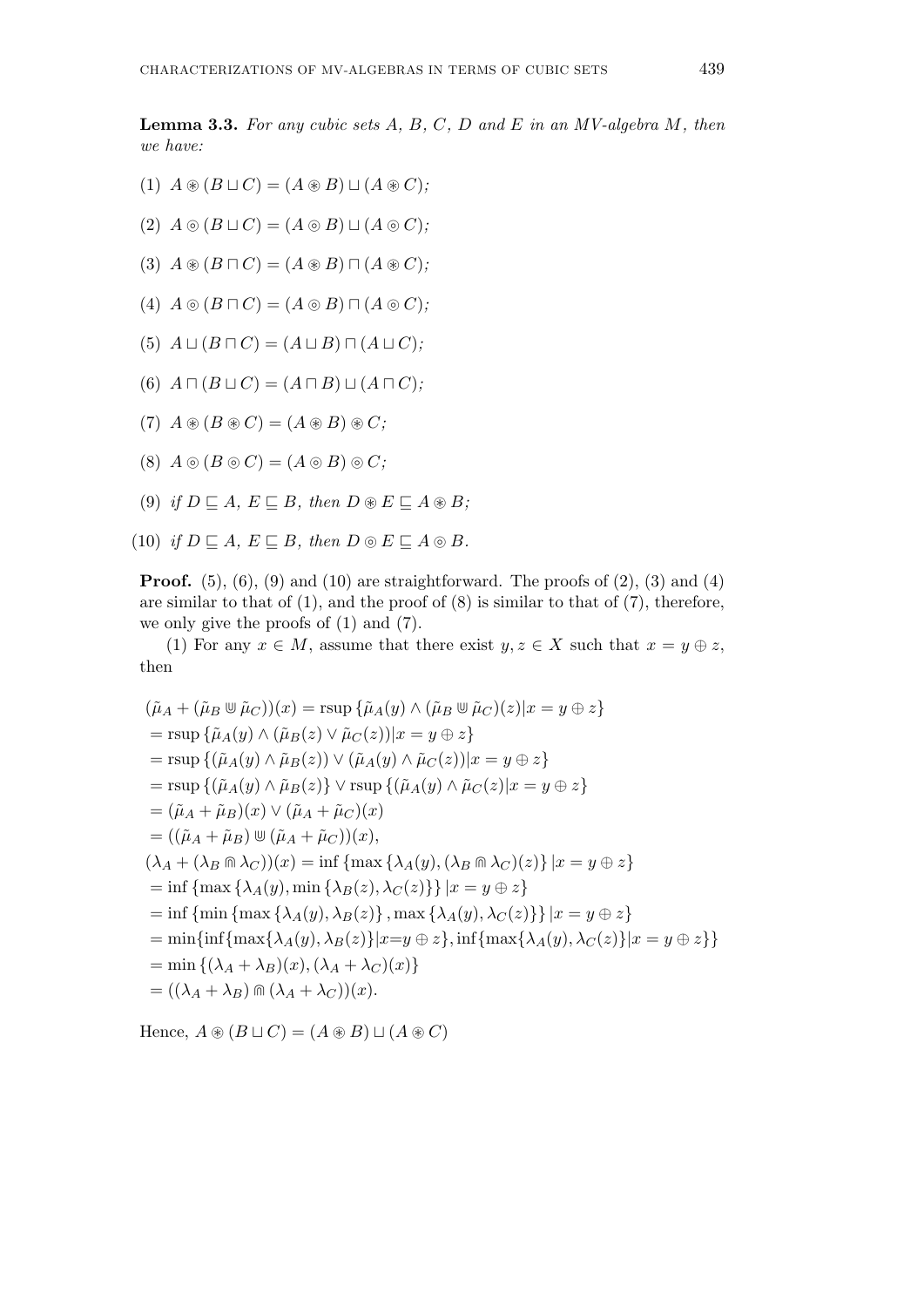(7) For any  $x \in M$ , assume that there exist  $y, z \in M$  such that  $x = y \oplus z$ , then

$$
(\tilde{\mu}_A + (\tilde{\mu}_B + \tilde{\mu}_C))(x) = \text{rsup}_{x=y\oplus z} \{ \tilde{\mu}_A(y) \wedge (\tilde{\mu}_B + \tilde{\mu}_C)(z) \}
$$
  
\n
$$
= \text{rsup}_{x=y\oplus z} \{ \tilde{\mu}_A(y) \wedge \text{rsup}_{z=z_1\oplus z_2} \{ \tilde{\mu}_B(z_1) \wedge \tilde{\mu}_C(z_2) \} \}
$$
  
\n
$$
= \text{rsup}_{x=y\oplus z} \{ \text{rsup}_{z=z_1\oplus z_2} \{ \tilde{\mu}_A(y) \wedge \tilde{\mu}_B(z_1) \wedge \tilde{\mu}_C(z_2) \} \}
$$
  
\n
$$
= \text{rsup}_{x=y\oplus(z_1\oplus z_2)} \{ \tilde{\mu}_A(y) \wedge \tilde{\mu}_B(z_1) \wedge \tilde{\mu}_C(z_2) \},
$$
  
\n
$$
((\tilde{\mu}_A + \tilde{\mu}_B) + \tilde{\mu}_C)(x) = \text{rsup}_{x=y\oplus z} \{ (\tilde{\mu}_A + \tilde{\mu}_B)(y) \wedge \tilde{\mu}_C(z) \}
$$
  
\n
$$
= \text{rsup}_{x=y\oplus z} \{ \text{rsup}_{y=y_1\oplus y_2} \{ \tilde{\mu}_A(y_1) \wedge \tilde{\mu}_B(y_1) \} \wedge \tilde{\mu}_C(z) \}
$$
  
\n
$$
= \text{rsup}_{x=y\oplus z} \{ \text{rsup}_{y=y_1\oplus y_2} \{ \tilde{\mu}_A(y_1) \wedge \tilde{\mu}_B(y_2) \wedge \tilde{\mu}_C(z) \} \}
$$
  
\n
$$
= \text{rsup}_{x=(y_1\oplus y_2)\oplus z} \{ \tilde{\mu}_A(y_1) \wedge \tilde{\mu}_B(y_2) \wedge \tilde{\mu}_C(z) \in M \},
$$

since  $x = y \oplus (z_1 \oplus z_2) = (y_1 \oplus y_2) \oplus z$ , then  $(\tilde{\mu}_A + (\tilde{\mu}_B + \tilde{\mu}_C))(x) = ((\tilde{\mu}_A + \tilde{\mu}_B) +$  $\tilde{\mu}_C(x)$ .

$$
(\lambda_A + (\lambda_B + \lambda_C))(x) = \inf_{x=y \oplus z} \{ \max \{ \lambda_A(y), (\lambda_B + \lambda_C)(z) \} \}
$$
  
\n
$$
= \inf_{x=y \oplus z} \left\{ \max \left\{ \lambda_A(y), \inf_{z=z_1 \oplus z_2} \{ \max \{ \lambda_B(z_1), \lambda_C(z_2) \} \} \right\} \right\}
$$
  
\n
$$
= \inf_{x=y \oplus z} \left\{ \inf_{z=z_1 \oplus z_2} \{ \max \{ \lambda_A(y), \lambda_B(z_1), \lambda_C(z_2) \} \} \right\}
$$
  
\n
$$
= \inf_{x=y \oplus (z_1 \oplus z_2)} \{ \max \{ \lambda_A(y), \lambda_B(z_1), \lambda_C(z_2) \} \},
$$
  
\n
$$
((\lambda_A + \lambda_B) + \lambda_C)(x)
$$
  
\n
$$
= \inf_{x=y \oplus z} \{ \max \{ (\lambda_A + \lambda_B)(y), \lambda_C(z) \} \}
$$
  
\n
$$
= \inf_{x=y \oplus z} \left\{ \max \left\{ \inf_{y=y_1 \oplus y_2} \{ \max \{ \lambda_A(y_1), \lambda_B(y_2), \lambda_C(z) \} \} \right\}
$$
  
\n
$$
= \inf_{x=y \oplus z} \left\{ \inf_{y=y_1 \oplus y_2} \{ \max \{ \lambda_A(y_1), \lambda_B(y_2), \lambda_C(z) \} \} \right\}
$$
  
\n
$$
= \inf_{x=(y_1 \oplus y_2) \oplus z} \{ \max \{ \lambda_A(y_1), \lambda_B(y_2), \lambda_C(z) \} \} ,
$$

since  $x = y \oplus (z_1 \oplus z_2) = (y_1 \oplus y_2) \oplus z$ , hence

$$
\inf_{x=y\oplus(z_1\oplus z_2)} \{ \max \{ \lambda_A(y), \lambda_B(z_1), \lambda_C(z_2) \} \}
$$
  
= 
$$
\inf_{x=y\oplus(z_1\oplus z_2)} \{ \max \{ \lambda_A(y), \lambda_B(z_1), \lambda_C(z_2) \} \},
$$

and so  $(\lambda_A + (\lambda_B + \lambda_C))(x) = ((\lambda_A + \lambda_B) + \lambda_C)(x)$ . Therefore  $A \circledast (B \circledast C) = (A \circledast B) \circledast C$ .

**Lemma 3.4.** *Let A and B be nonempty subsets of an MV-algebra M. Then the followings hold:*

 $\Box$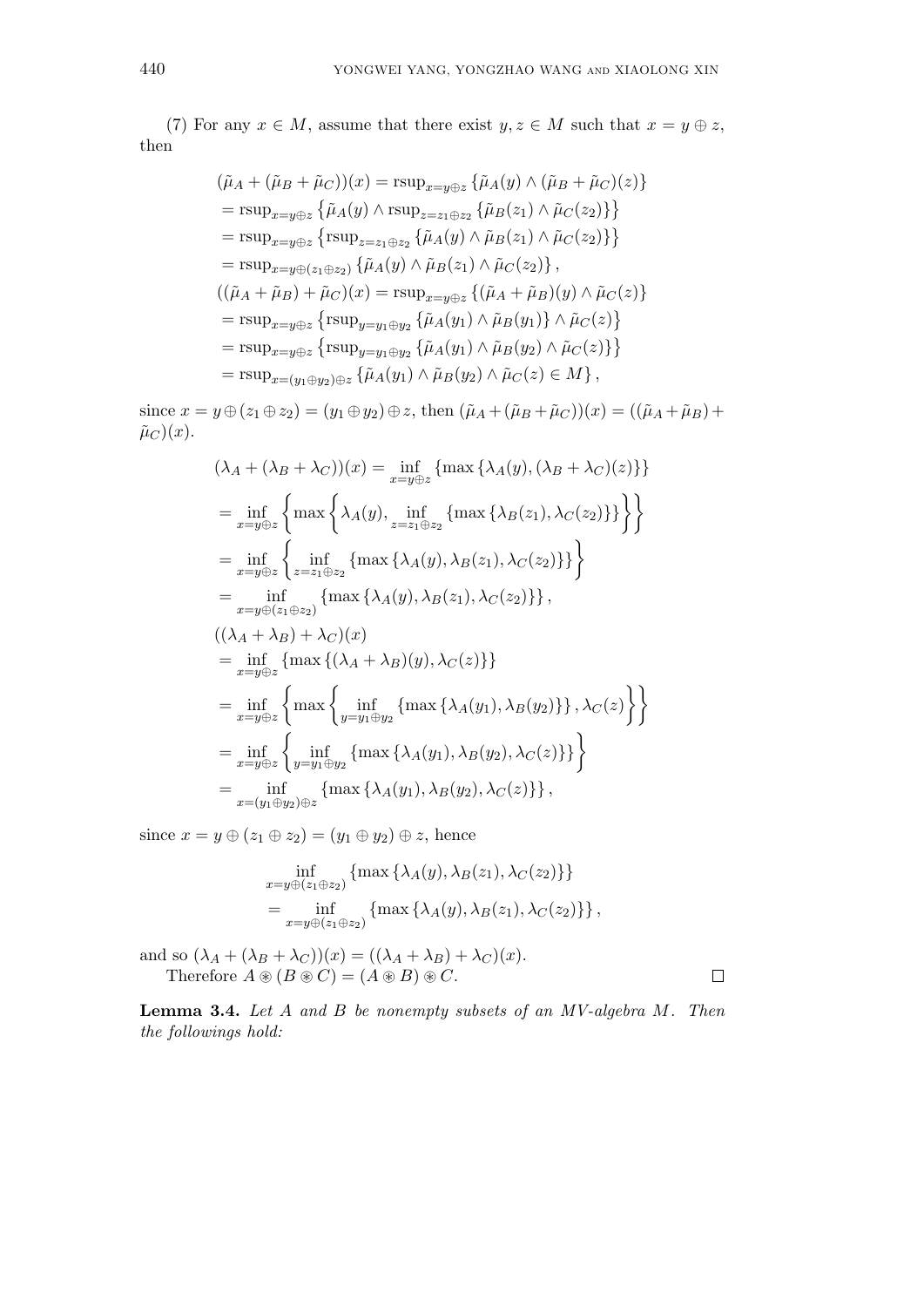- (1)  $A \subseteq B$  *if and only if*  $\chi_A \sqsubseteq \chi_B$ ;
- $(2)$   $\chi_A \sqcup \chi_B = \chi_{A \cup B}$ ,  $\chi_A \sqcap \chi_B = \chi_{A \cap B}$ ;
- $(3)$   $\chi_A \otimes \chi_B = \chi_{A \oplus B}$ , where  $A \oplus B = \{x \oplus y | x \in A, y \in B\}$ ;
- $(4)$   $\chi_A \odot \chi_B = \chi_{A \otimes B}$ , where  $A \otimes B = \{x \otimes y | x \in A, y \in B\}$ .

**Proof.** (1) and (2) is obviously, the proof of (4) is similar to that of (3), here we only need to prove (3). For any  $x \in M$ , we consider two cases.

(i) if  $x \in A \oplus B$ , then there exist  $y_1 \in A$  and  $z_1 \in B$  such that  $x = y_1 \oplus z_1$ . Then  $\tilde{\mu}_{\chi_{A\oplus B}}(x) = [1, 1]$ . Since  $(\tilde{\mu}_{\chi_A} + \tilde{\mu}_{\chi_B})(x) = \text{rsup } \{\tilde{\mu}_{\chi_A}(y) \wedge \tilde{\mu}_{\chi_B}(z) | x = y \oplus z\}$  $\geq \tilde{\mu}_{\chi_A}(y_1) \wedge \tilde{\mu}_{\chi_B}(z_1) = [1, 1],$  then  $(\tilde{\mu}_{\chi_A} + \tilde{\mu}_{\chi_B})(x) = [1, 1] = (\tilde{\mu}_{\chi_{A \oplus B}}(x)),$  and so,  $\tilde{\mu}_{\chi_{A\oplus B}}(x) = [1, 1].$ 

 $(\lambda_{\chi_A} + \lambda_{\chi_B})(x) = \inf_{x \to \chi(x)}$  $\inf_{x=y\oplus z} \{ \max \{ \lambda_{\chi_A}(y), \lambda_{\chi_B}(z) \} \} \leq \max \{ \lambda_{\chi_A}(y_1), \lambda_{\chi_B}(z_1) \} =$ 0, therefore  $(\lambda_{\chi_A} + \lambda_{\chi_B})(x) = 0 = \lambda_{\chi_{A \oplus B}}(x)$ .

(ii) if  $x \notin A \oplus B$ , then there exist  $y_1 \in M \backslash A$  or  $z_1 \in M \backslash A$  such that  $x = y_1 \oplus z_1$ , then  $(\tilde{\mu}_{\chi_A} + \tilde{\mu}_{\chi_B})(x) = \text{rsup } \{\tilde{\mu}_{\chi_A}(y) \wedge \tilde{\mu}_{\chi_B}(z)|x = y \oplus z\} = [0,0] =$  $\tilde{\mu}_{\chi_{A\oplus B}}(x)$ , and  $(\lambda_{\chi_A} + \lambda_{\chi_B})(x) = \inf_{x=y \in B}$  $\inf_{x=y\oplus z} \{ \max \{ \lambda_{\chi_A}(y) \wedge \lambda_{\chi_B}(z) \} \} = 1 = \lambda_{\chi_{A\oplus B}(x)}$ . Therefore, we have  $\chi_A \otimes \chi_B = \chi_{A \oplus B}$ .

**Definition 3.5.** Let  $A = (\tilde{\mu}_A, \lambda_A)$  be a cubic set of an MV-algebra M. Then A *is called a cubic MV-ideal of M if it satisfies the following conditions: for any*  $x, y \in M$ , if (1)  $A(x) \bar{\wedge} A(y) \prec A(x \oplus y)$ ; (2)  $x \leq y$  implies  $A(y) \prec A(x)$ .

For better understanding the notion of cubic MV-ideals, we illustrate it by the following example.

**Example 3.6.** Let  $M = \{0, a, b, 1\}$  be a set such that  $0 < a < 1$  and  $0 < b < 1$ . The operations *⊕* and *¬* are defined as follows:

| $\bigoplus$ 0 a b 1                                                                                                                                   |  |  |                                                     |  |  |
|-------------------------------------------------------------------------------------------------------------------------------------------------------|--|--|-----------------------------------------------------|--|--|
|                                                                                                                                                       |  |  | $\neg \begin{array}{ccc} 0 & a & b & 1 \end{array}$ |  |  |
|                                                                                                                                                       |  |  |                                                     |  |  |
|                                                                                                                                                       |  |  | $\boxed{1}$ b a 0                                   |  |  |
| $\begin{tabular}{ c c c c c } \hline 0 & 0 & a & b & 1 \\ \hline a & a & a & 1 & 1 \\ b & b & 1 & b & 1 \\ 1 & 1 & 1 & 1 & 1 \\ \hline \end{tabular}$ |  |  |                                                     |  |  |

then  $(M, \oplus, \neg, 0)$  is an MV-algebra. Define a cubic set  $A = (\tilde{\mu}_A, \lambda_A)$  in M as follows:

$$
\tilde{\mu}_A(x) = \begin{cases}\n[0.8, 0.9], & x = 0, \\
[0.3, 0.4], & x = a, \\
[0.2, 0.5], & x = b, \\
[0.1, 0.3], & x = 1;\n\end{cases}\n\quad\n\lambda_A(x) = \begin{cases}\n0.1, & x = 0, \\
0.5, & x = a, \\
0.4, & x = b, \\
0.6, & x = 1,\n\end{cases}
$$

it is to check that *A* is a cubic MV-ideal of *M*.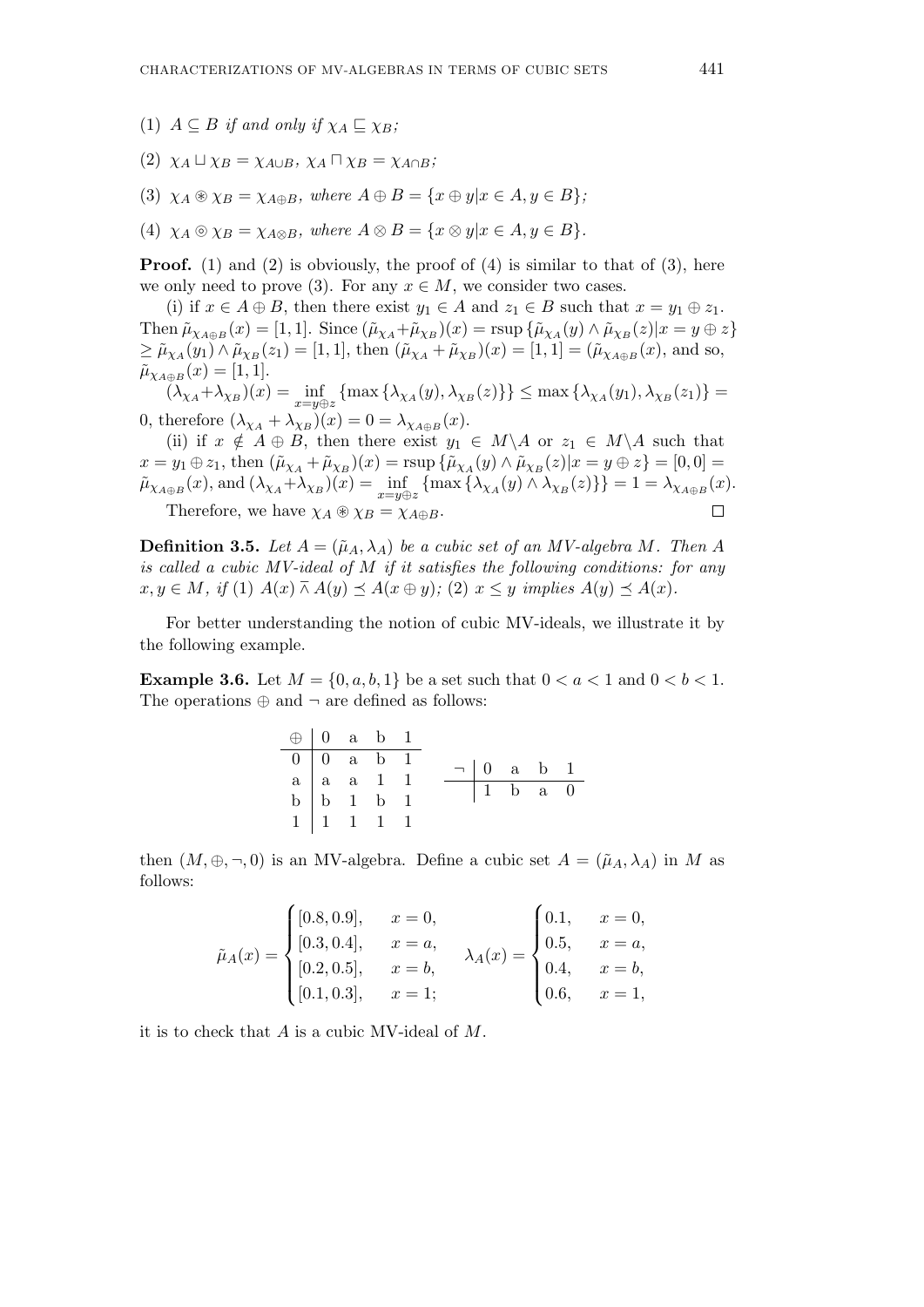(2) Let *I* be an ideal of MV-algebra *M*,  $\Gamma_1 = (\tilde{\alpha}_1, \beta_1)$  and  $\Gamma_2 = (\tilde{\alpha}_2, \beta_2)$  be cubic elements such that  $(\tilde{\alpha}_1, \beta_1) \prec (\tilde{\alpha}_2, \beta_2)$ . Define a function as follows:

$$
I_{\Gamma_1}^{\Gamma_2}(x) = \begin{cases} \Gamma_2, & x \in I, \\ \Gamma_1, & x \notin I. \end{cases}
$$

Routine calculation shows that  $I_{\Gamma_1}^{\Gamma_2}$  $\frac{1}{\Gamma_1}$  is a cubic MV-ideal of M. Here the cubic set  $I_{\Gamma_1}^{\Gamma_2}$  $\frac{1}{\Gamma_1}$  is called the generalized cubic characteristic function of *I*.

**Proposition 3.7.** *Let A be a cubic set of an MV-algebra M. Then A is a cubic MV-ideal of M if and only if for any*  $x, y \in M$ *,* 

$$
(1) A(x) \preceq A(0);
$$

 $(A(y) \overline{\wedge} A(x \ominus y) \preceq A(x)$ .

**Proof.** The sufficiency is very clear, we now give the proof of the necessity. For any  $x, y \in M$ , if  $x \leq y$ , then  $A(x) \succeq A(y) \bar{\wedge} A(x \ominus y) = A(y) \bar{\wedge} A(0) = A(y)$ . Notice that  $(x \oplus y) \ominus y \leq x$ , we have  $A((x \oplus y) \ominus y) \succeq A(x)$ , and  $A(x \oplus y) \succeq$  $A(y) \bar{A} A((x \oplus y) \ominus y) \succeq A(x) \bar{A} A(y)$ , therefore *A* is a cubic MV-ideal of *M*.  $\Box$ 

Note that the concept of level sets in the fuzzy set theory, Khan et al. [16] give the notion of cubic level sets which serves as a bridge between of cubic sets and crisp sets.

Let  $A = (\tilde{\mu}_A, \lambda_A)$  be a cubic set of a nonempty set  $X, r \in [0, 1]$  and  $[s, t] \in$  $D[0, 1]$  such that  $r + t \leq 1$ . The set

$$
L(A; ([s, t], r)) = \{ x \in X | \tilde{\mu}_A(x) \geq [s, t], \lambda_A(x) \leq r \}
$$

is called a  $([s,t], r)$ -cubic level set of *A*. The proof of the next proposition is obviously, and will be omitted.

**Proposition 3.8.** Let  $A = (\tilde{\mu}_A, \lambda_A)$  be a cubic set of M. Then the following *statements are equivalent:*

- (1) *A is a cubic MV-ideal;*
- (2) *for any*  $r \in [0,1]$ *,*  $[s,t] \in D[0,1]$  *and*  $r+t \leq 1$ *, the nonempty cubic level set*  $L(A; ([s,t], r))$  *is an ideal of*  $M$ *.*

Analogues to the notion of cubic MV-ideals, we can present the notion of cubic lattice filters as follows.

Let  $A = (\tilde{\mu}_A, \lambda_A)$  be a cubic set of an MV-algebra M. Then A is called a cubic lattice filter of *M* if it satisfies that for any  $x, y \in M$ ,  $A(x) \wedge A(y) =$  $A(x \wedge y)$ . It is easy verify that if *A* is a cubic lattice filter of *M*, then for any  $r \in [0,1], [s,t] \in D[0,1]$  and  $r+t \leq 1$ , the nonempty cubic level set  $L(A; ([s,t], r))$  is a lattice filter of M.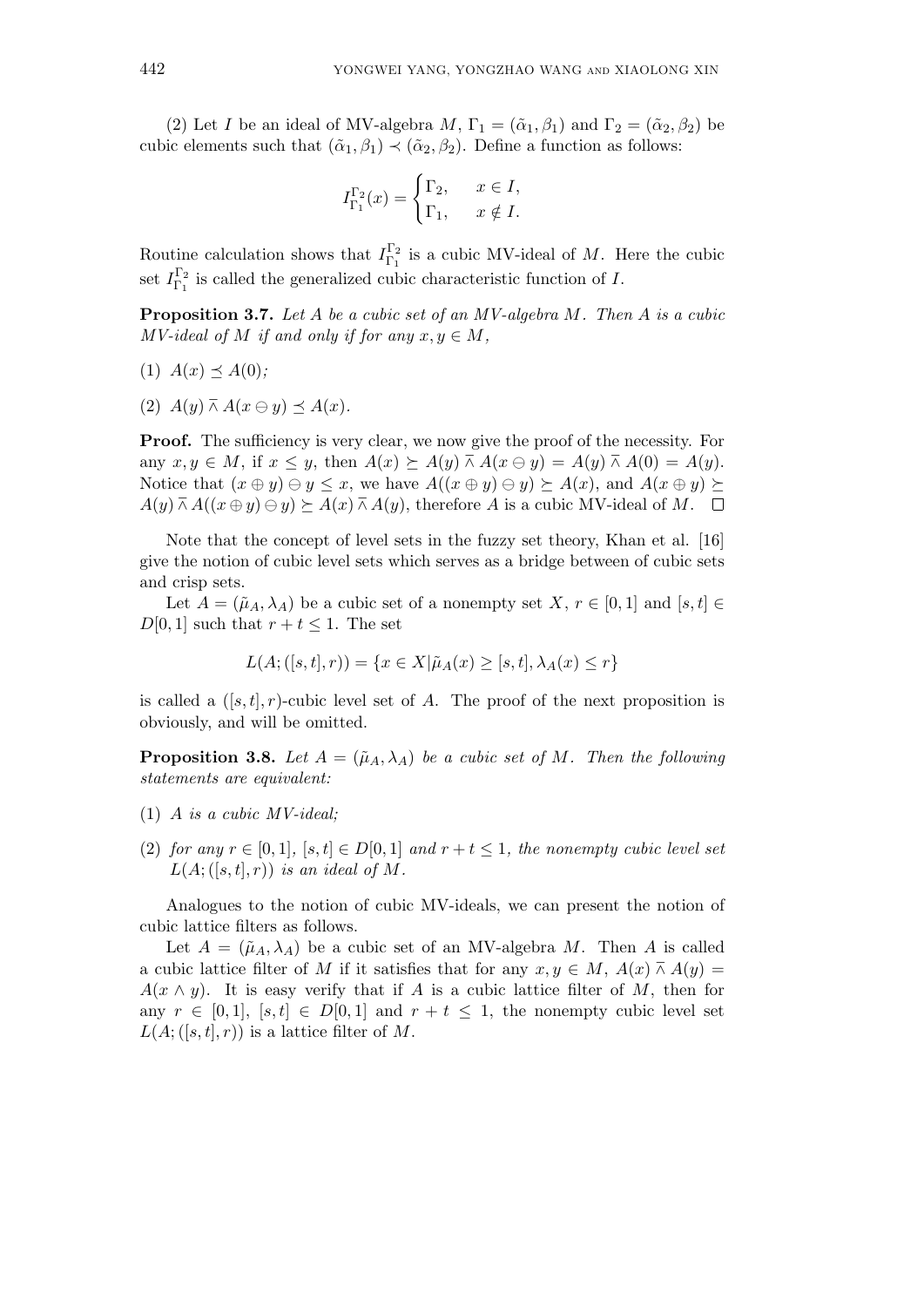**Theorem 3.9.** *Let*  $A = (\tilde{\mu}_A, \lambda_A)$  *be a cubic set of an MV-algebra M. Then* A *is a cubic MV-ideal of M if and only if*  $z \ominus x \leq y$  *implies*  $A(x) \wedge A(y) \preceq A(z)$ *for any*  $x, y, z \in M$ .

**Proof.** Assume that *A* is a cubic MV-ideal of *M* and there exist  $x, y, z \in M$ such that  $z \ominus x \leq y$ , then  $A(z \ominus x) \succeq A(y)$ . In view of Proposition 3.7, we have  $A(z) \succeq A(x) \bar{w} A(z \ominus x) \succeq A(x) \bar{w} A(y).$ 

Conversely, it follows immediately from  $0 \ominus x = 0 \leq x$  that  $A(0) \succeq A(x) \overline{\wedge}$  $A(x) = A(x)$ . Notice that  $x \ominus (x \ominus y) \leq y$ , we obtain that  $A(x) \succeq A(y) \overline{\wedge} A(x \ominus y)$ . Thus *A* is a cubic MV-ideal of *M*.  $\Box$ 

**Proposition 3.10.** *Let A be a cubic set of an MV-algebra M. Then A is a cubic MV-ideal of M if and only if for any*  $x, y \in M$ ,

- $(A)$   $A(x) \bar{A}(y) \preceq A(x \oplus y);$
- $(2)$   $A(y) \prec A(x \otimes y)$ .

**Proof.** The proof will be complete if we show that (2) is equivalent to the condition (2) of Definition 3.5. Assume that *A* is a cubic MV-ideal of *M*, since  $x \otimes y \leq y$  for any  $x, y \in M$ , then we get the condition (2) of Proposition 3.10.

Conversely, suppose that the condition (2) of Proposition 3.10 holds. For any  $x, y \in M$ , if  $x \leq y$ , then  $(\neg y \oplus x) \otimes y = x \wedge y = x$ , and hence  $A(x) =$  $A((\neg y \oplus x) \otimes y) \succeq A(y)$ , therefore (2) of Definition 3.5 is valid.  $\Box$ 

**Proposition 3.11.** *Let A be a cubic MV-ideal of M. Then the following results hold:* for any  $x, y, z \in M$ ,

- (1) *if*  $A(x \ominus y) = A(0)$ *, then*  $A(y) \preceq A(x)$ *;*
- $(A(x \vee y)) = A(x) \wedge A(y);$
- (3)  $A(x \oplus y) = A(x) \wedge A(y);$
- (4)  $A(x) \bar{A}(-x) = A(0);$
- (5)  $A(x \ominus y) \overline{\wedge} A(y \ominus z) \preceq A(x \ominus z)$ .

**Proof.** (1) Since *A* is a cubic MV-ideal of *M*, then we have  $A(y) \bar{A} A(x \ominus y) =$  $A(y) \preceq A(x)$  by Proposition 3.7.

(2) Using  $(x \vee y) \leq x \oplus y$  and together with Theorem 3.9, we obtain that  $A(x) \bar{A}(y) \preceq A(x \vee y)$ . As for the reverse inequality, from  $x, y \leq x \vee y$ , we have  $A(x \vee y) \preceq A(x)$  and  $A(x \vee y) \preceq A(y)$ , and so  $A(x \vee y) \preceq A(x) \wedge A(y)$ . Hence (2) is valid.

(3) Since  $(x \lor y) \leq x \oplus y$ , one more application of Definition 3.5 yields  $A(x \oplus y)$  $y \to A(x \vee y) = A(x) \bar{A}(y)$ . The reverse inequality follows from Proposition 3.10, which completes the proof of (3).

(4) is a consequence of (3).

(5) is immediately from Proposition 2.1 (5) and Theorem 3.9.

 $\Box$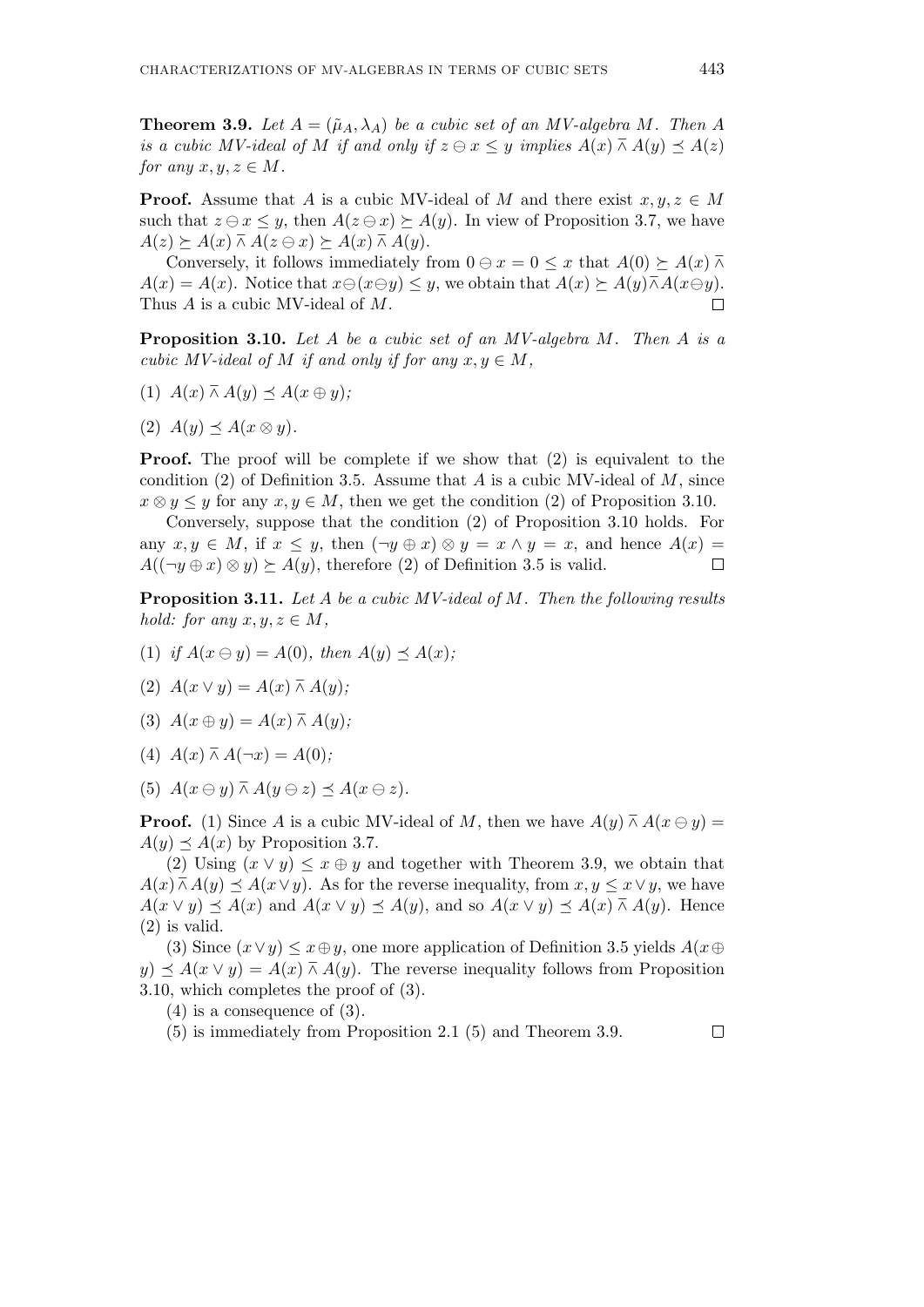**Theorem 3.12.** *Let A be a cubic set of M. Then A is a cubic MV-ideal of M if and only if the following conditions are valid:*

- $(1)$   $A \circledast A \sqsubseteq A$ ;
- $(2)$   $\chi_M \odot A \sqsubseteq A$ .

**Proof.** Assume that *A* is a cubic MV-ideal of *M* and *x* is an element of *M*. We will first show that (1) holds. Let *x* be expressed as  $x = y \oplus z$  for some  $y, z \in M$ . Then we get that  $\tilde{\mu}_A(x) = \tilde{\mu}_A(y \oplus z) \ge \tilde{\mu}_A(y) \wedge \tilde{\mu}_A(z), \lambda_A(x) = \lambda_A(y \oplus z) \le$  $\max\{\lambda_A(y),\lambda_A(z)\}\$ . And so  $\tilde{\mu}_A(x) \geq \text{rsup }\{\tilde{\mu}_A(y) \wedge \tilde{\mu}_A(z)|x=y \oplus z\} = (\tilde{\mu}_A +$  $(\tilde{\mu}_A)(x)$ ,  $\lambda_A(x) \leq \inf \{ \max \{ \lambda_A(y), \lambda_A(z) \} | x = y \oplus z \} = (\lambda_A + \lambda_A)(x)$ , hence  $A \circledast A \sqsubseteq A$ .

For any  $x \in M$ , we have  $(\tilde{\mu}_{\chi_M} \circ \tilde{\mu}_A)(x) = \text{rsup}\{\tilde{\mu}_{\chi_M}(y) \wedge \tilde{\mu}_A(z)|x = y \otimes z\} =$  $\text{rsup}\{[1,1]\wedge \tilde{\mu}_A(z)|x=y\otimes z\}=\text{rsup}\{\tilde{\mu}_A(z)|x=y\otimes z\}\leq \text{rsup}\{\tilde{\mu}_A(y\otimes z)|x=$  $y \otimes z$ } =  $\tilde{\mu}_A(x)$ , and  $(\lambda_{\chi_M} \circ \lambda_A)(x) = \inf \{ \max \{ \lambda_{\chi_M}(y), \lambda_A(z) \} | x = y \otimes z \}$  $\inf{\max\{0, \lambda_A(z)\}|x = y \otimes z} = \inf{\lambda_A(z)|x = y \otimes z} \ge \inf{\lambda_A(y \otimes z)|x =$  $y \otimes z$  =  $\lambda_A(x)$ , therefore  $\chi_M \otimes A \sqsubseteq A$ .

Conversely, suppose that  $A \otimes A \subseteq A$  and  $\chi_M \otimes A \subseteq A$ . For any  $x, y \in M$ , we get that  $\tilde{\mu}_A(x \oplus y) \geq (\tilde{\mu}_A + \tilde{\mu}_A)(x \oplus y) \geq \tilde{\mu}_A(x) \wedge \tilde{\mu}_A(y)$  and  $\lambda_A(x \oplus y) \leq$  $(\lambda_A + \lambda_A)(x \oplus y) \le \max{\lambda_A(x), \lambda_A(y)}$ , that is  $A(x) \wedge A(y) \preceq A(x \oplus y)$ . Due to the fact that  $\tilde{\mu}_A(x \otimes y) \geq (\tilde{\mu}_{\chi_M} \circ \tilde{\mu}_A)(x \otimes y) \geq \tilde{\mu}_{\chi_M}(x) \wedge \tilde{\mu}_A(y) = \tilde{\mu}_A(y)$ and  $\lambda_A(x \otimes y) \leq (\lambda_{\chi_M} \circ \lambda_A)(x \otimes y) \leq \max{\lambda_{\chi_M}(x), \lambda_A(y)} = \lambda_A(y)$ , that is,  $A(y) \preceq A(x \otimes y)$ , we get that *A* is a cubic MV-ideal of *M* by Proposition 3.10.  $\Box$ 

**Proposition 3.13.** *Let A and B be cubic MV-ideals of M. Then the following results are valid:*

- (1)  $A \sqcap B$  *is a cubic MV-ideal of M*;
- (2) *if*  $A \otimes B$  *is an inverse isotone mapping, then*  $A \otimes B$  *is a cubic MV-ideal of M.*

### **Proof.** (1) It is obviously.

(2) For any  $x, y, z \in M$ , if  $z \in x \leq y$ , that is,  $z \leq x \oplus y$ , according to Proposition 3.11 (3), we have  $(A \otimes B)(x) \overline{\wedge} (A \otimes B)(y) = \overline{\sup} {A(x_1) \overline{\wedge} B(x_2)}|x =$  $x_1 \oplus x_2$ ,  $\overline{\wedge}$   $\overline{\sup}$   $\{A(y_1) \overline{\wedge} B(y_2)|y = y_1 \oplus y_2\} = \overline{\sup}$   $\{A(x_1) \overline{\wedge} B(x_2) \overline{\wedge} A(y_1) \overline{\wedge} B(y_2)|x = y_1 \oplus y_2\}$  $x_1 \oplus x_2, y = y_1 \oplus y_2$   $\leq \overline{\sup} \{ (A(x_1) \overline{\wedge} A(y_1)) \overline{\wedge} (B(x_2) \overline{\wedge} B(y_2)) | x \oplus y = (x_1 \oplus y_1) \oplus y \}$  $(x_2 \oplus y_2) = \overline{\sup} \{ (A(x_1 \oplus y_1)) \overline{\wedge} (B(x_2 \oplus y_2)) | x \oplus y = (x_1 \oplus y_1) \oplus (x_2 \oplus y_2) \} =$  $(A \otimes B)(x \oplus y) \preceq (A \otimes B)(z)$ . Thus  $A \otimes B$  is a cubic MV-ideal of M.  $\Box$ 

Let *X* be a non-empty set and  $(\tilde{\alpha}, \beta)$  a cubic element. For any  $x \in X$ , if  $\mathcal{C}_{(\tilde{\alpha},\beta)}(x) = (\tilde{\alpha},\beta)$ , then  $\mathcal{C}_{(\tilde{\alpha},\beta)}$  is called a constant cubic set of *X*. For the sake of convenience, a nonconstant cubic MV-ideal is called a proper cubic MV-ideal. We define the image set  $Im(A)$  of the cubic set *A* of *X* as:  $Im(A) = \{A(x)|x \in$ *X}*.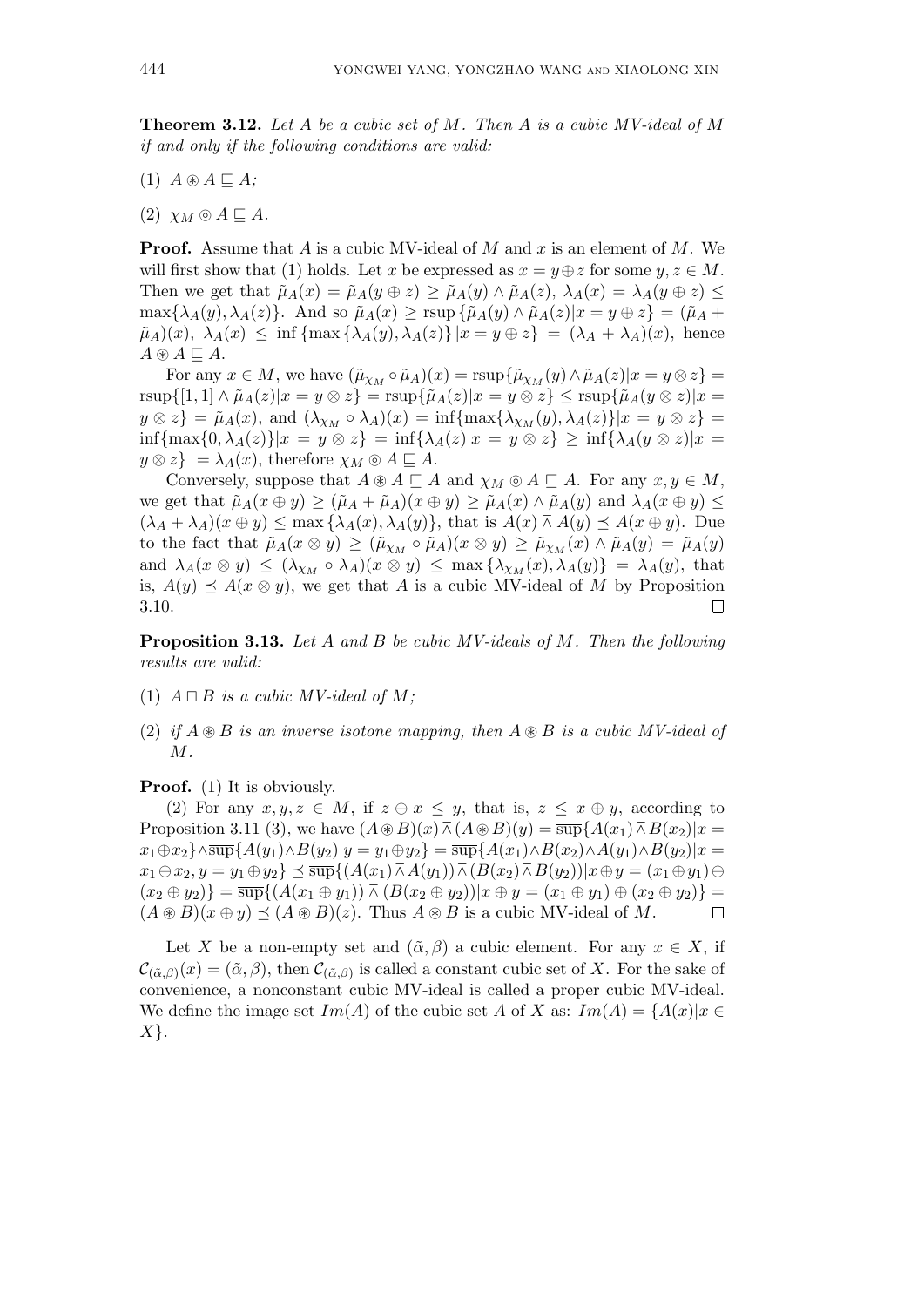**Definition 3.14.** *Let A be a proper cubic MV-ideal of M. For any*  $x, y \in M$ , if  $A(x \ominus y) = A(0)$  *or*  $A(y \ominus x) = A(0)$ *, then A is called a cubic prime MV-ideal.* 

In what follows we will show some characterizations of cubic prime MVideals.

**Proposition 3.15.** *Let A be a proper cubic MV-ideal of M. Then A is a cubic prime MV-ideal of M if and only if for any*  $r \in [0,1]$ *,*  $[s,t] \in D[0,1]$  *and*  $r + t \leq 1$ , the nonempty cubic level set  $L(A; [s, t], r)$  is a prime ideal of M.

**Proposition 3.16.** *Let A be a proper cubic MV-ideal of M. Then the following assertions are equivalent:*

- (1) *A is a cubic prime MV-ideal of M;*
- (2)  $A(x \wedge y) = A(0)$  *implies*  $A(x) = A(0)$  *or*  $A(y) = A(0)$  *for any*  $x, y \in M$ .

**Proof.** Assume that *A* is a cubic prime MV-ideal of *M*. Let  $A(x \wedge y) = A(0)$ . Notice that  $x \ominus (x \wedge y) = x \ominus y$  and A is a cubic MV-ideal of M, we have  $A(x) \succeq A(x \wedge y) \bar{\wedge} A(x \ominus (x \wedge y)) = A(x \ominus (x \wedge y)) = A(x \ominus y)$  by Proposition 3.7, and so  $A(0) \succeq A(x) \succeq A(x \ominus y)$ . Similarly  $A(0) \succeq A(y) \succeq A(y \ominus x)$ . From A is a cubic prime MV-ideal, it follows that  $A(x \ominus y) = A(0)$  or  $A(y \ominus x) = A(0)$ , hence  $A(x) = A(0)$  or  $A(y) = A(0)$ .

Conversely, suppose that (2) is valid. For any  $x, y \in M$ ,  $(x \ominus y) \wedge (y \ominus x) = 0$ , then  $A((x \ominus y) \wedge (y \ominus x)) = A(0)$ . Then  $A(x \ominus y) = A(0)$  or  $A(y \ominus x) = A(0)$  by hypothesis, therefore *A* is a cubic prime MV-ideal.  $\Box$ 

**Theorem 3.17.** *Let A be a proper cubic MV-ideal of M. Then A is a cubic prime MV-ideal of M if and only if Im*(*A*) *is a chain under the order relation*  $\prec$ *, and*  $A(x \land y) = A(x) \lor A(y)$  *for any x, y* ∈ *M.* 

**Proof.** Suppose that *A* is a cubic prime MV-ideal of *M*, then  $A(x \ominus y) = A(0)$ or  $A(y \ominus x) = A(0)$  for any  $x, y \in M$ . If  $A(x \ominus y) = A(0)$ , consider that  $x \ominus (x \ominus y) \leq x \wedge y$ , we get that  $A(x) \succeq A(x \ominus y) \overline{\wedge} A(x \wedge y) = A(x \wedge y)$  by Theorem 3.9. Combining with  $A(x \wedge y) \succeq A(x)$  and  $A(x \wedge y) \succeq A(y)$ , we have  $A(x \wedge y) = A(x)$  and  $A(x) \ge A(y)$ . Similarly, if  $A(y \ominus x) = A(0)$ , we can prove that  $A(x \wedge y) = A(y)$  and  $A(y) \succeq A(x)$ . Hence,  $Im(A)$  is a chain under the order relation  $\preceq$ , and  $A(x \wedge y) = A(x) \veeeq A(y)$ .

Conversely, due to the fact that  $(x \ominus y) \wedge (y \ominus x) = 0$ , we obtain that  $A(0) = A((x \ominus y) \wedge (y \ominus x)) = A(x \ominus y) \veeeq A(y \ominus x)$ . Since  $Im(A)$  is a chain, then  $A(0) = A(x \ominus y)$  or  $A(0) = A(y \ominus x)$ , thus *A* is a cubic prime MV-ideal.  $\Box$ 

**Proposition 3.18.** *Let A, B be cubic sets of M. If A is a cubic prime MV-ideal of*  $M$ *, and*  $B$  *is a proper cubic MV-ideal of*  $M$  *such that*  $A \sqsubseteq B$  *and*  $A(0) = B(0)$ *, then B is a cubic prime MV-ideal of M.*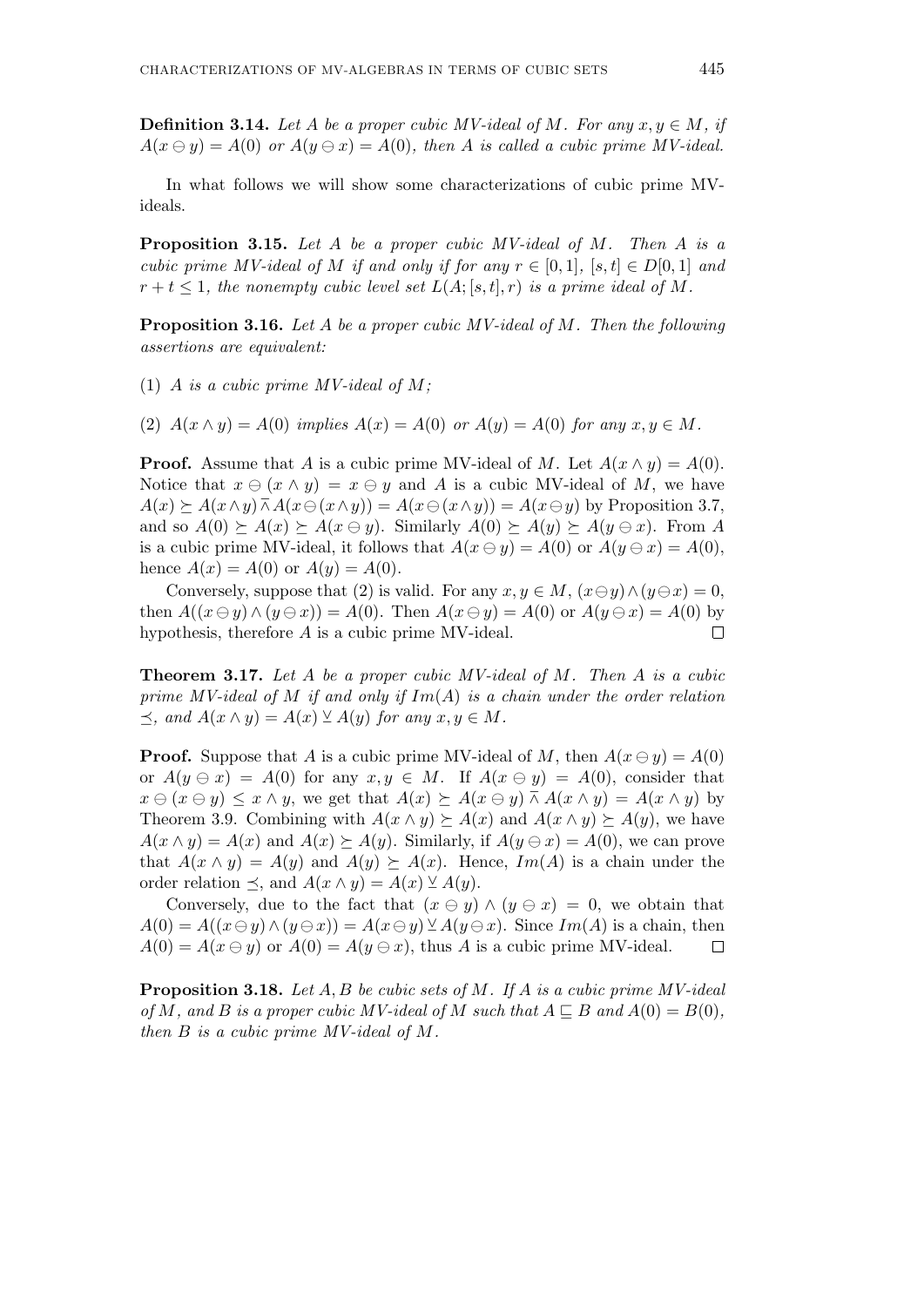**Proof.** Since *A* is a cubic prime MV-ideal of *M*, then  $A(x \ominus y) = A(0)$  or  $A(y \oplus x) = A(0)$  for any  $x, y \in M$ . If  $A(x \oplus y) = A(0)$ , from  $A \sqsubseteq B$  and  $A(0) = B(0)$  it follows that  $B(x \ominus y) = B(0)$ . Similarly,  $B(y \ominus x) = B(0)$  if  $A(y \ominus x) = A(0)$ . Thus, *B* is a cubic prime MV-ideal.  $\Box$ 

**Proposition 3.19.** *Let A and*  $C_{(\tilde{\alpha},\beta)}$  *be a cubic set and a constant cubic set of M, respectively. If A is a cubic prime MV-ideal of M and*  $(\tilde{\alpha}, \beta) \prec A(0)$ *, then*  $A \sqcup \mathcal{C}_{(\tilde{\alpha},\beta)}$  *is a cubic prime MV-ideal of M.* 

**Proof.** For any  $x, y, z \in M$ , if  $z \ominus x \leq y$ , then  $A(z) \succeq A(x) \wedge A(y)$  by Theorem 3.9, and so  $(A \sqcup C_{(\tilde{\alpha},\beta)})(z) = A(z) \vee C_{(\tilde{\alpha},\beta)}(z) \succeq (A(x) \wedge A(y)) \vee C_{(\tilde{\alpha},\beta)}(z) =$  $(A(x) \vee C_{(\tilde{\alpha},\beta)}(z)) \wedge (A(y) \vee C_{(\tilde{\alpha},\beta)}(z)) = (A(x) \vee C_{(\tilde{\alpha},\beta)}(x)) \wedge (A(y) \vee C_{(\tilde{\alpha},\beta)}(y)) =$  $(A \sqcup C_{(\tilde{\alpha},\beta)})(x) \bar{w} (A \sqcup C_{(\tilde{\alpha},\beta)})(y)$ . Therefore,  $A \sqcup C_{(\tilde{\alpha},\beta)}$  is a cubic MV-ideal of M.

Nextly, we will show that  $A \sqcup C_{(\tilde{\alpha},\beta)}$  is prime. In view that *A* is a cubic prime MV-ideal of *M*, and  $(\tilde{\alpha}, \beta) \prec A(0)$ , we get that  $(A \sqcup C_{(\tilde{\alpha}, \beta)})(0) = A(0) \vee C_{(\tilde{\alpha}, \beta)}$  $\mathcal{C}_{(\tilde{\alpha},\beta)}(0) = A(0) \vee (\tilde{\alpha},\beta) = A(0) \neq A(1)$ , thus  $A \sqcup \mathcal{C}_{(\tilde{\alpha},\beta)}$  is a proper cubic MVideal of *M*. Since  $(A \sqcup C_{(\tilde{\alpha},\beta)})(0) = A(0)$  and  $A \sqsubseteq A \sqcup C_{(\tilde{\alpha},\beta)}$ , then  $A \sqcup C_{(\tilde{\alpha},\beta)}$  is a cubic prime MV-ideal of *M* by Proposition 3.18 .  $\Box$ 

**Definition 3.20.** *Let*  $(\tilde{\alpha}, \beta)$  *be a cubic element, and X be a set of some cubic elements. The cubic element*  $(\tilde{\alpha}, \beta)$  *satisfies the chain property on X if it is comparable with all elements of X.*

**Lemma 3.21.** [19] Let *I* be an ideal of MV-algebra *M* and  $F(\neq \emptyset)$  be a lattice *filter of M* with  $I \cap F = \emptyset$ . There is a prime ideal P of M such that  $I \subseteq P$  and  $P \cap F = \emptyset$ *.* 

Inspired by the fuzzy prime filter theorem in [18], we give the cubic prime ideal theorem in MV-algebras as follows.

**Theorem 3.22.** (*Cubic Prime Ideal Theory* ) *Let A be a proper cubic MVideal of M* with  $A(0) \prec (1, 1, 0)$ *. Suppose that there is a cubic lattice filter B of M such that*  $A \sqcap B \sqsubset \mathcal{C}_{(\tilde{\alpha},\beta)}$ , and  $(\tilde{\alpha},\beta)$  *satisfies the chain property on Im*(*A*)  $\cup$  *Im*(*B*)*, then there is a cubic prime MV-ideal D such that*  $A \nsubseteq D$  *and*  $D \sqcap B \sqsubseteq \mathcal{C}_{(\tilde{\alpha},\beta)}$ .

**Proof.** Since *A* is a proper cubic MV-ideal, then  $L(A, A(0))$  is a proper ideal of *M*. Nextly, we consider the following three cases relative to the  $(\tilde{\alpha}, \beta)$ -cubic level sets of *A* and *B*:

Case (1):  $L(B; (\tilde{\alpha}, \beta)) = \emptyset$ . It follows that  $B \sqsubseteq C_{(\tilde{\alpha}, \beta)}$ . Taking  $F = \{0\}$ , then there is a prime ideal *P* of *M* such that  $L(A, A(0)) \subseteq P$  by Lemma 3.21. Here we put  $D = P_{A(0)}^{([1,1],0)}$ , that is, *D* is the generalized cubic characteristic function of the ideal *P*. And so *D* is a cubic prime MV-ideal of *M*, with  $A \subseteq D$  and  $D \sqcap B \sqsubseteq \mathcal{C}_{(\tilde{\alpha},\beta)}$ .

Case (2):  $L(A; (\tilde{\alpha}, \beta)) = \emptyset$ . We obtain that  $A \sqsubseteq C_{(\tilde{\alpha}, \beta)}$  and  $A(0) \prec (\tilde{\alpha}, \beta)$ . If *P* is the prime ideal given in case (1), and  $D = P_{A(0)}^{(\tilde{\alpha}, \beta)}$ , then *D* is a cubic prime  $MV$ -ideal of *M*, with  $A \sqsubseteq D \sqsubseteq \mathcal{C}_{(\tilde{\alpha},\beta)}$  and  $D \sqcap B \sqsubseteq \mathcal{C}_{(\tilde{\alpha},\beta)}$ .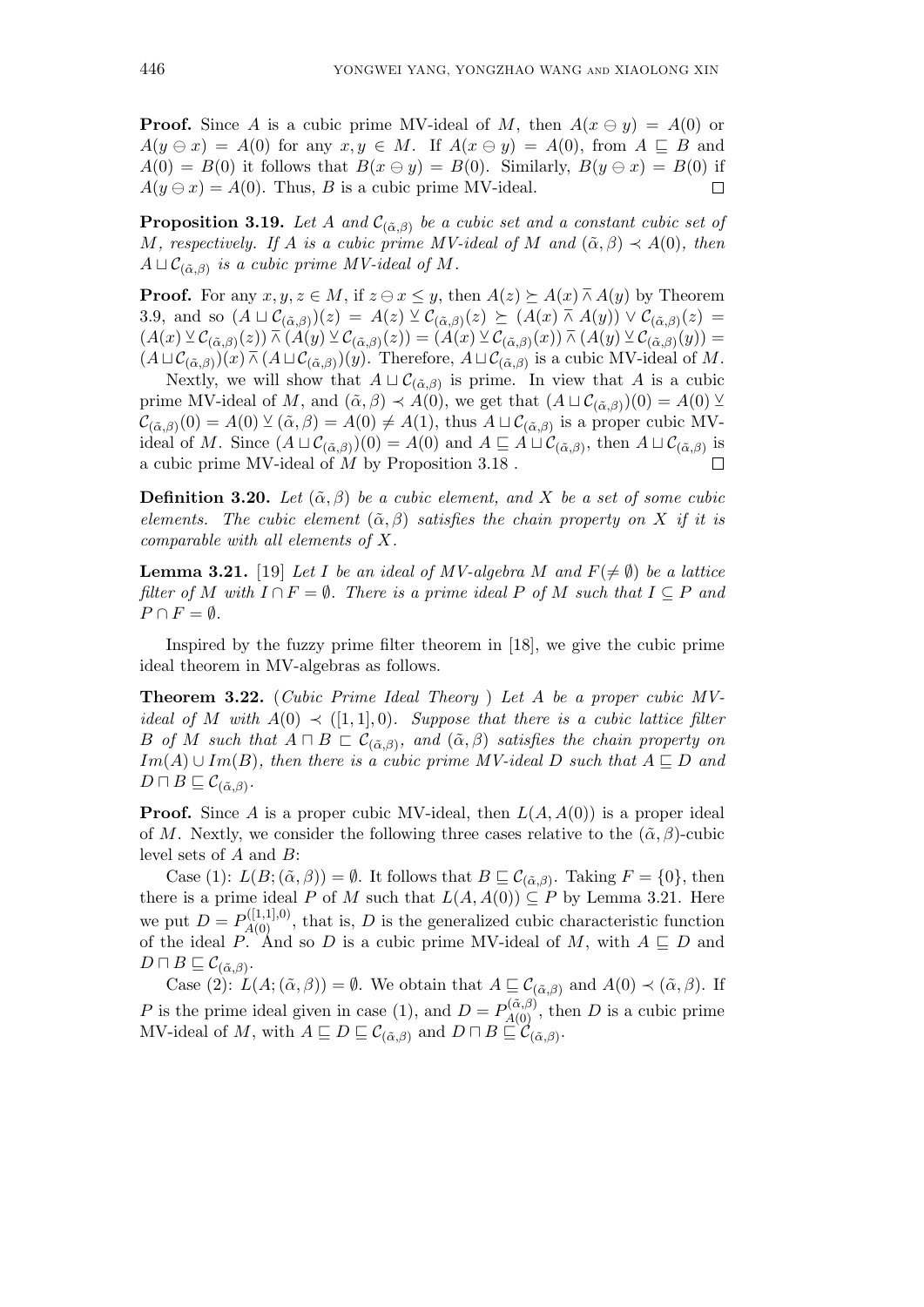Case (3):  $L(A; (\tilde{\alpha}, \beta)) \neq \emptyset$  and  $L(B; (\tilde{\alpha}, \beta)) \neq \emptyset$ . Then  $L(B; (\tilde{\alpha}, \beta))$  is a lattice filter of *M*, and  $(\tilde{\alpha}, \beta) \preceq A(0)$ . From  $A \sqcap B \sqsubset \mathcal{C}_{(\tilde{\alpha}, \beta)}$ , we obtain that  $L(A; (\tilde{\alpha}, \beta)) \cap L(B; (\tilde{\alpha}, \beta)) = \emptyset$ , thus  $L(A; (\tilde{\alpha}, \beta)) \neq M$ , and so  $L(A; (\tilde{\alpha}, \beta))$  is a proper ideal of *M*. By Lemma 3.21, it follows that there is a prime lattice ideal *P* of *M* such that  $L(A; (\tilde{\alpha}, \beta)) \subseteq P$  and  $L(B; (\tilde{\alpha}, \beta)) \cap P = \emptyset$ . We put  $D = P_{(\tilde{\alpha}, \beta)}^{([1,1],0)}$  $(\alpha_{\alpha,\beta}^{(1,1),0})$ , it is easy to see that *D* is a cubic prime MV-ideal of *M*, and we will show that  $A \subseteq D$  and  $D \cap B \subseteq C_{(\tilde{\alpha},\beta)}$ . For any  $x \in M$ , if  $x \in P$ , then  $x \notin L(B; (\tilde{\alpha}, \beta))$ , and so  $A(x) \preceq ([1, 1], 0) = D(x)$  and  $B(x) \prec (\tilde{\alpha}, \beta)$ , hence  $(D \sqcap B)(x) \prec (\tilde{\alpha}, \beta) = C_{(\tilde{\alpha}, \beta)}(x)$ ; if  $x \notin P$ , then  $x \notin L(A; (\tilde{\alpha}, \beta))$ , thus  $A(x) \prec (\tilde{\alpha}, \beta) = C_{(\tilde{\alpha}, \beta)}(x)$  and  $(D \sqcap B)(x) \preceq (\tilde{\alpha}, \beta) = C_{(\tilde{\alpha}, \beta)}(x)$ . Therefore, in any case we have  $A(x) \preceq C_{(\tilde{\alpha},\beta)}(x)$  and  $(D \sqcap B)(x) \preceq C_{(\tilde{\alpha},\beta)}(x)$ .  $\Box$ 

#### **4. Quotient structures of MV-algebras based on cubic MV-ideals**

In the section, we defined the quotient structure of cubic MV-ideals, then present three isomorphism theorems concerning the quotient of cubic MV-ideals.

Let  $A = (\tilde{\mu}_A, \lambda_A)$  be a cubic MV-ideal of an MV-algebra *M* and  $x \in M$ . The cubic set  $A^x$  is called the cubic coset of *A* which is defined as: for any  $y \in M$ ,

$$
A^x(y) = A(x \ominus y) \barwedge A(y \ominus x).
$$

We denote *M/A* the set of all cubic cosets with respect to *A*.

**Lemma 4.1.** *Let A be a cubic MV-ideal of an MV-algebra M. Then the following assertions hold: for any*  $x, y, z, s, t \in M$ ,

- (1)  $A^x = A^y$  if and only if  $A(x \ominus y) = A(y \ominus x) = A(0)$ ;
- (2) *the set*  $A_* = \{x \in M | A(x) = A(0)\}$  *is an ideal of M*;

$$
(3) Ax(y) = Ay(x);
$$

- $(A)$   $A^x(y) = A^{-x}(-y)$ ;
- (5)  $A^x(y) \bar{w} A^y(z) \preceq A^x(z)$ ;
- (6)  $A^x(y) \overline{\wedge} A^s(t) \preceq A^{x \oplus s}(y \oplus t).$

**Proof.** (1) Suppose that  $A^x = A^y$ , then  $A^x(x) = A^y(x)$ , it follows that  $A(x \ominus$  $x) = A(0) = A(y \oplus x) \wedge A(x \oplus y)$ . Thus  $A(x \oplus y) = A(y \oplus x) = A(0)$ .

Conversely, assume that  $A(x \ominus y) = A(y \ominus x) = A(0)$ . According to Proposition 3.11 (5), we get that  $A(x \oplus z) \succeq A(x \oplus y) \wedge \overline{A}(y \oplus z) = A(y \oplus z)$  and  $A(z \ominus x) \succeq A(z \ominus y) \overline{\wedge} A(y \ominus x) = A(z \ominus y)$ . Hence  $A^x(z) = A(x \ominus z) \overline{\wedge} A(z \ominus x) \succeq A(z \ominus y)$  $A(y \ominus z) \bar{\wedge} A(z \ominus y) = A^y(z)$ . Similarly,  $A^y(z) \succeq A^x(z)$ , therefore  $A^x = A^y$ .

(4) is immediately from Proposition 2.1 (5).

<sup>(2)</sup> and (3) are obviously.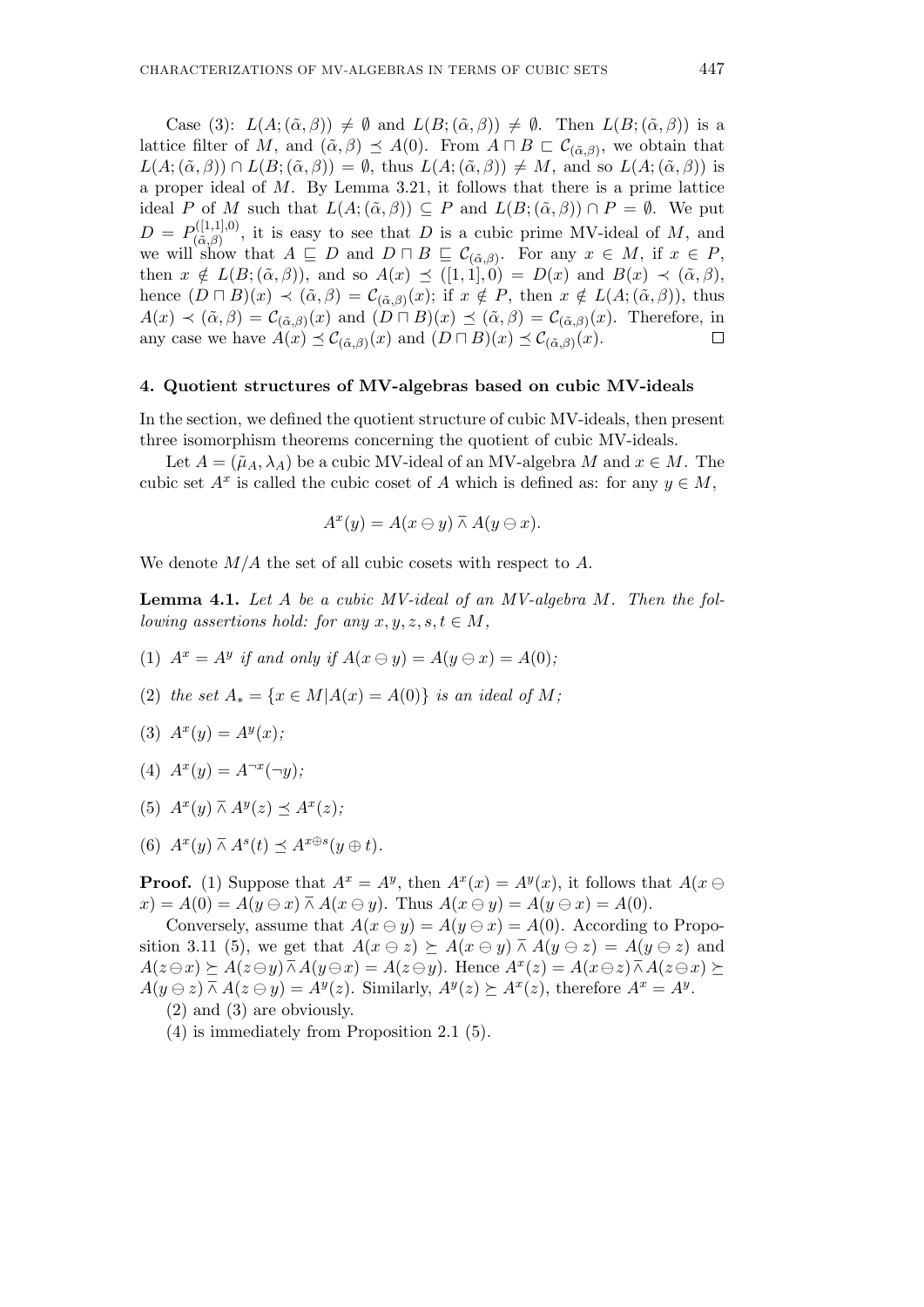(5) Since  $x \ominus z \leq (x \ominus y) \oplus (y \ominus z)$  and  $z \ominus x \leq (y \ominus x) \oplus (z \ominus y)$ , then  $A(x \ominus y) \barwedge A(y \ominus z) \preceq A(x \ominus z)$  and  $A(y \ominus x) \barwedge A(z \ominus y) \preceq A(z \ominus x)$  by 3.11 (3), whence (5) follows form the monotonicity of  $\overline{\wedge}$ .

 $(6)$  The proof of  $(6)$  is similar to that of  $(5)$ .

 $\Box$ 

As an immediate consequence of Lemma 4.1, we have

**Proposition 4.2.** *Let A be a cubic MV-ideal of M. A relation*  $\equiv_A$  *on M is defined as follows: for any*  $x, y \in M$ ,

$$
x \equiv_A y \text{ if and only if } A(x \ominus y) = A(y \ominus x) = A(0),
$$

*Then*  $\equiv$ <sub>*A*</sub> *is a congruence relation on M.* 

Given  $x \in M$ , the equivalence class of x with respect to  $\equiv_A$  will be denoted by  $[x]_A$  and the quotient set  $M/\equiv_A$ . Since  $\equiv_A$  is a congruence, defining the operations on the set  $M/\equiv_A$  as:  $\neg [x]_A = [\neg x]_A$  and  $[x]_A \oplus [y]_A = [x \oplus y]_A$  for any  $x, y \in M$ . Then the system  $(M/\equiv_A, \oplus, \neg, [0]_A)$  becomes an MV-algebra.

The next corollary is an easy consequence of Lemma 4.1 and Proposition 4.2.

**Corollary 4.3.** *Let A be a cubic MV-ideal of M. Then*

(1)  $A^x = A^y$  if and only if  $x \equiv_A y$ , for any  $x, y \in M$ ;

 $(2)$   $A_* = [0]_A$ .

Let *A* be a cubic MV-ideal of an MV-algebra *M*. For any  $A^x, A^y \in M/A$ , we define  $A^x \vee A^y = A^{x \vee y}$ ,  $A^x \wedge A^y = A^{x \wedge y}$ ,  $A^x \oplus A^y = A^{x \oplus y}$ ,  $\neg A^x = A^{\neg x}$ , and the order  $\leq$  on  $M/A$  by  $A^x \leq A^y$  if and only if  $A^x \vee A^y = A^y$ .

**Lemma 4.4.** Let *A* be a cubic MV-ideal of *M*. Then  $A^x \le A^y$  if and only if  $A(x \ominus y) = A(0)$ .

**Proof.** For any  $x, y \in M$ ,  $A^x \le A^y$  if and only if  $A^x \vee A^y = A^{x \vee y} = A^y$  if and only if  $A(y \oplus (x \vee y)) = A((x \vee y) \oplus y) = A(0)$ , that is,  $A(x \oplus y) = A(0)$ .  $\Box$ 

**Corollary 4.5.** Let *A* be a cubic MV-ideal of *M*. Then  $A^x \le A^y$  if and only if  $A^x \wedge A^y = A^x.$ 

**Theorem 4.6.** Let A be a cubic MV-ideal of M. Then  $(M/A, \oplus, \neg, A^0)$  is an *MV-algebra, which is called a cubic quotient MV-algebra.*

**Proof.** We can claim that the operations on  $M/A$  are well-defined. In fact, if  $A^x = A^y$  and  $A^s = A^t$ , according to Corollary 4.3, we have that  $x \equiv_A y$  and  $s \equiv_A t$ , and so  $x \oplus s \equiv_A y \oplus t$ , it follows that  $A^{x \oplus s} = A^{y \oplus t}$ . Similarly, we can prove  $A^{x\vee s} = A^{y\vee t}$  and  $A^{x\wedge s} = A^{y\wedge t}$ . Then we can easily check that  $M/A$  is an MV-algebra.  $\Box$ 

**Theorem 4.7.** *Let A be a cubic MV-ideal of M. Then*  $M/A \cong M/\equiv_{A}$ *.*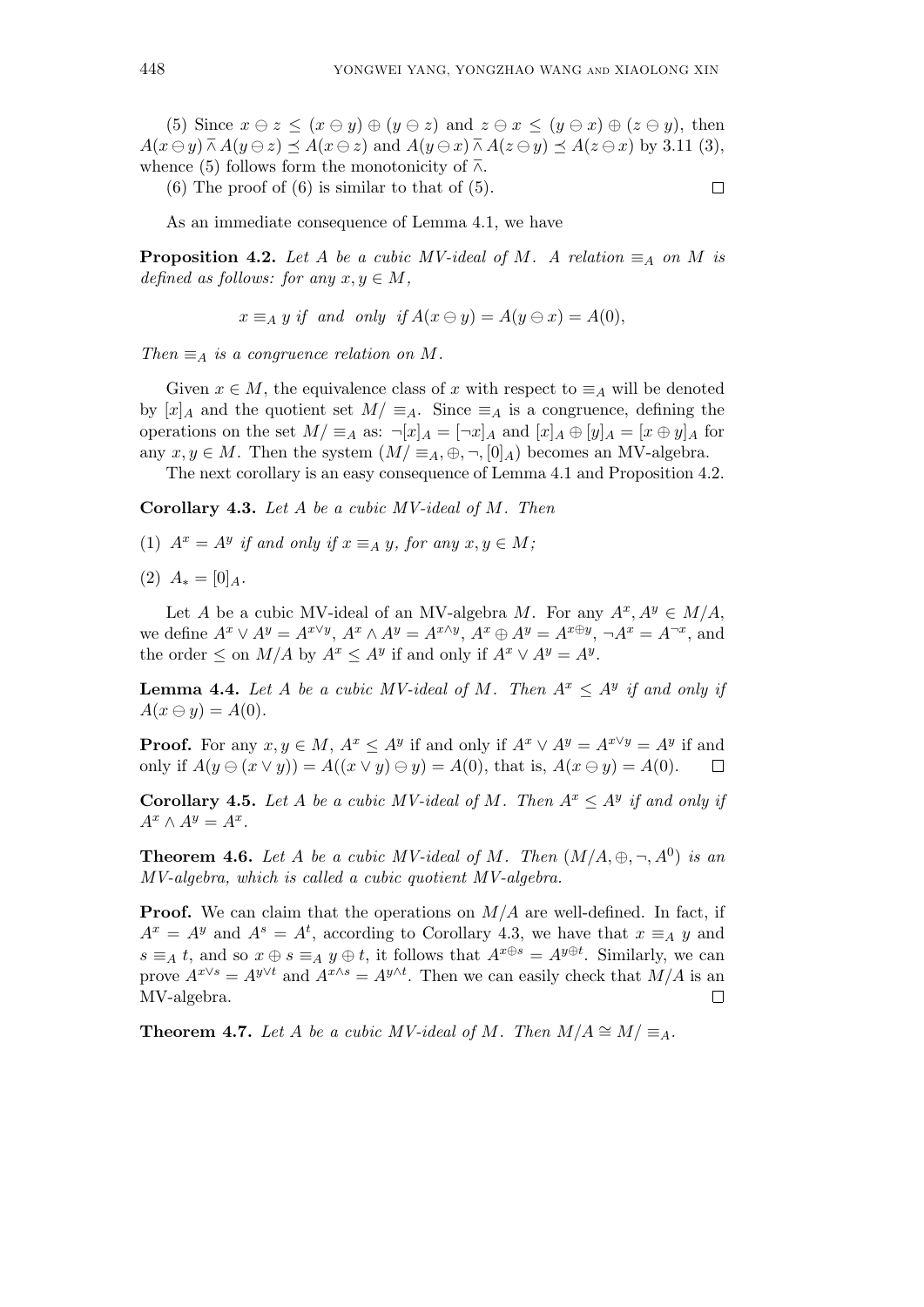**Proof.** Define a map  $\varphi : M/A \to M/z$   $\equiv_A$  by  $\varphi(A^x) = [x]_A$  for any  $x \in M$ . Assume that  $A^x, A^y \in M/A$ , then  $A^x = A^y$  if and only if  $x \equiv_A y$ , which implies that  $\varphi$  is an one-to-one function. Obviously,  $\varphi$  is surjective. Moreover,  $\varphi(A^x \oplus A^y) = \varphi(A^{x \oplus y}) = [x \oplus y]_A = [x]_A \oplus [y]_A = \varphi(A^x) \oplus \varphi(A^y), \varphi(\neg A^x) =$  $\varphi(A^{-x}) = [\neg x]_A = \neg[x]_A = \neg\varphi(A^x)$ , thus  $\varphi$  is an isomorphism and the proof is complete.  $\Box$ 

From the above theorem we immediately obtain:

**Corollary 4.8.** *Let*  $f : M_1 \to M_2$  *be a homomorphism of MV-algebras and A be a cubic MV-ideal of M with*  $\ker f = A_*$ *. Then*  $M/A \cong f(M_1)$ *.* 

**Definition 4.9.** *Let A be a cubic MV-ideal of M and B a cubic set of M. A cubic set*  $B/A$  *of the MV-algebra*  $M/A$  *is defined as follows: for any*  $A^x \in M/A$ ,

$$
(B/A)(A^x) = \overline{\sup} \{B(y)|A^x = A^y, y \in M\},\
$$

*and B/A is called a quotient cubic set of M/A.*

**Proposition 4.10.** *Let A, B be cubic MV-ideals of M. Then B/A is a cubic MV-ideal of M/A.*

**Proof.** For any  $x_1, x_2 \in M$ ,  $(B/A)(A^{x_1} \oplus A^{x_2}) = (B/A)(A^{x_1} \oplus x_2) = \overline{\sup} \{B(y_1 \oplus A(y_2))\}$  $(y_2)|A^{x_1 \oplus x_2} = A^{y_1 \oplus y_2}\} \geq \overline{\sup} \{B(y_1) \overline{\wedge} B(y_2)|A^{x_1} = A^{y_1}, A^{x_2} = A^{y_2}\} = B/A(A^{x_1})\overline{\wedge}$  $B/A(A^{x_2}).$ 

For any  $x_1, x_2 \in M$  such that  $A^{x_1} \leq A^{x_2}$ , then  $A^{x_1} = A^{x_1} \wedge A^{x_2}$ , and  $(B/A)(A^{x_1}) = \overline{\sup} {B(y_1)|A^{x_1} = A^{y_1}} = \overline{\sup} {B(y_1)|A^{x_1} = A^{y_1}, A^{x_2} = A^{y_2}} =$  $\overline{\sup} {B(y_1 \wedge y_2)} |A^{x_1} = A^{y_1 \wedge y_2}, A^{x_2} = A^{y_2} \} \ge \overline{\sup} {B(y_2)} |A^{x_2} = A^{y_2} \} = B/A(A^{x_2}).$ Thus *B/A* is a cubic MV-ideal of *M/A*.  $\Box$ 

**Definition 4.11.** *Let f be a mapping from an MV-algebra M*<sup>1</sup> *into an MValgebra M*2*, and A, B be cubic sets of M*<sup>1</sup> *and M*2*, respectively. Then*

- (1) *the inverse image*  $f^{-1}(B)$  *of B under f is defined as*  $f^{-1}(B)(x) = B(f(x))$ *, for any*  $x \in M_1$ ;
- (2) *the image*  $f(A)$  *of*  $A$  *under*  $f$  *is defined as*

$$
f(A)(y) = \begin{cases} \overline{\sup} \{A(x)|f(x) = y\}, & f^{-1}(y) \neq \emptyset, \\ ([0, 0], 1), & otherwise. \end{cases}
$$

The following result can be easy proved together with Definition 3.5, and so we omit the proof.

**Proposition 4.12.** Let  $f : M_1 \to M_2$  be a homomorphism of MV-algebras and *A, B be cubic MV-ideals of M*<sup>1</sup> *and M*2*, respectively. Then*

(1) *the inverse image*  $f^{-1}(B)$  *is a cubic MV-ideal of*  $M_1$ ;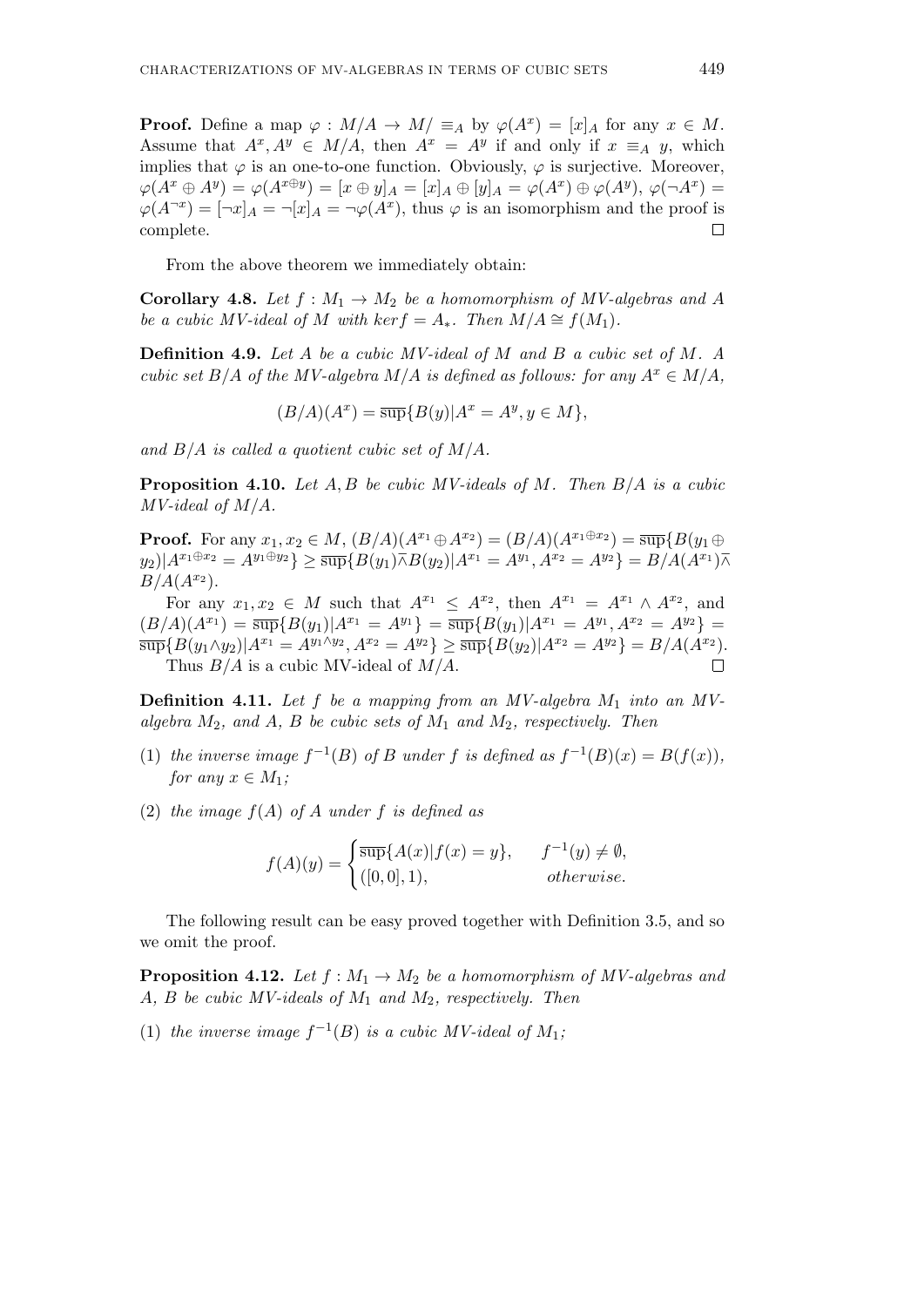(2) the image  $f(A)$  is a cubic MV-ideal of  $M_2$ .

**Proposition 4.13.** *Let A, B be cubic MV-ideals of an MV-algebra M and*  $\varphi: M \to M/A$  *a natural homomorphism, that is,*  $\varphi(x) = A^x$  *for any*  $x \in M$ *. Then*

(1)  $\varphi(B) = B/A$  *for any cubic set B of M*;

(2)  $\varphi^{-1}(B)/A = B$  *for any cubic set B of M*/*A.* 

**Proof.** (1) For any  $A^x \in M/A$ , we get that  $\varphi(B)(A^x) = \overline{\sup} \{ B^t | \varphi(t) = A^x, t \in$  $M$ <sup>}</sup> =  $\overline{\sup}$ { $B$ <sup>*t*</sup>| $A$ <sup>*t*</sup> =  $A$ <sup>*x*</sup>,*t*  $\in$  *M*} =  $B/A(A^x)$ . And therefore  $\varphi$ (*B*) =  $B/A$ .

(2) For any  $A^x \in M/A$ , we obtain that  $(\varphi^{-1}(B)/A)(A^x) = \overline{\sup} {\varphi^{-1}(B)(t)}A^t$  $A^x = A^x, t \in M$  =  $\frac{\text{sup}}{B(\varphi(t))} | A^t = A^x, t \in M$  =  $\frac{\text{sup}}{B(A^t) | A^t = A^x, t \in M$  $M$ } = *B*(*A<sup>x</sup>*). Thus  $\varphi^{-1}(B)/A = B$ .  $\Box$ 

For the purpose of investigating homomorphism theorems of MV-algebras based on cubic MV-ideals, we introduce the following notions.

Let  $f: M_1 \to M_2$  be a homomorphism of MV-algebras and A, B be cubic MV-ideals of  $M_1$  and  $M_2$ , respectively. If  $f(A) \sqsubseteq B$ , we say that A is weakly homomorphic to *B*, and we write  $A \sim B$ . If  $f(A) = B$ , we say that *A* is homomorphic to *B*, and we write  $A \approx B$ . If *f* is bijective and  $f(A) = B$ , we say that *A* is isomorphic to *B*, and we write  $A \cong B$ .

As an immediate consequence of the above Proposition 4.13, we record here the following result.

**Corollary 4.14.** *Let*  $A$ *,*  $B$  *be cubic MV-ideals of M. Then*  $B \approx B/A$ *.* 

**Theorem 4.15.** Let  $A$ ,  $B$  be cubic MV-ideals of an MV-algebra  $M_1$ , and  $f$ :  $M_1 \rightarrow M_2$  *be an epimorphism of MV-algebras such that*  $ker f = A_*$ *. Then*  $B/A \cong f(B)$ .

**Proof.** Define a map  $\varphi : M_1/A \to M_2$  by  $\varphi(A^x) = f(x)$  for any  $x \in M_1$ . Then for any  $x_1, x_2 \in M_1$ , we have that  $A^{x_1} = A^{x_2}$  if and only if  $x_1 \ominus x_2, x_2 \ominus x_1 \in$  $A_* = ker f$  if and only if  $f(x_1 \oplus x_2) = f(x_2 \oplus x_1) = f(0) = 0$  if and only if  $f(x_1) = f(x_2)$ . Therefore  $\varphi$  is an one-to-one function. It follows that  $\varphi$  is surjective due to the fact that *f* is a surjective function. For any  $x_1, x_2, x \in M_1$ ,  $\varphi(A^{x_1} \oplus A^{x_2}) = \varphi(A^{x_1 \oplus x_2}) = f(x_1 \oplus x_2) = f(x_1) \oplus f(x_2) = \varphi(A^{x_1}) \oplus \varphi(A^{x_2}),$  $\varphi(\neg A^x) = \varphi(A^{\neg x}) = f(\neg x) = \neg f(x) = \neg \varphi(A^x)$ , thus  $\varphi$  is a homomorphism.

Moreover, for any  $y \in M_2$ ,  $\varphi(B/A)(y) = \overline{\sup} \{(B/A)(A^x) | \varphi(A^x) = y\}$  $\overline{\sup} {\sup \{ \sup\{ B(z) | A^z = A^x \} | f(x) = y \}} = \overline{\sup} {B(z) | A^z = A^x, f(x) = y \}}$  $=\overline{\sup} {B(z)|f(z) = f(x), f(x) = y} = f(B)(y)$ , that is  $\varphi(B/A) = f(B)$ . And so  $B/A \cong f(B)$ .  $\Box$ 

**Definition 4.16.** *Let*  $f : M_1 \to M_2$  *be a homomorphism of MV-algebras and A be a cubic MV-ideal of M*1*. A is called an invariant cubic set with respect to f if*  $f(x_1) = f(x_2)$  *implies*  $A(x_1) = A(x_2)$ *, for any*  $x_1, x_2 \in M_1$ .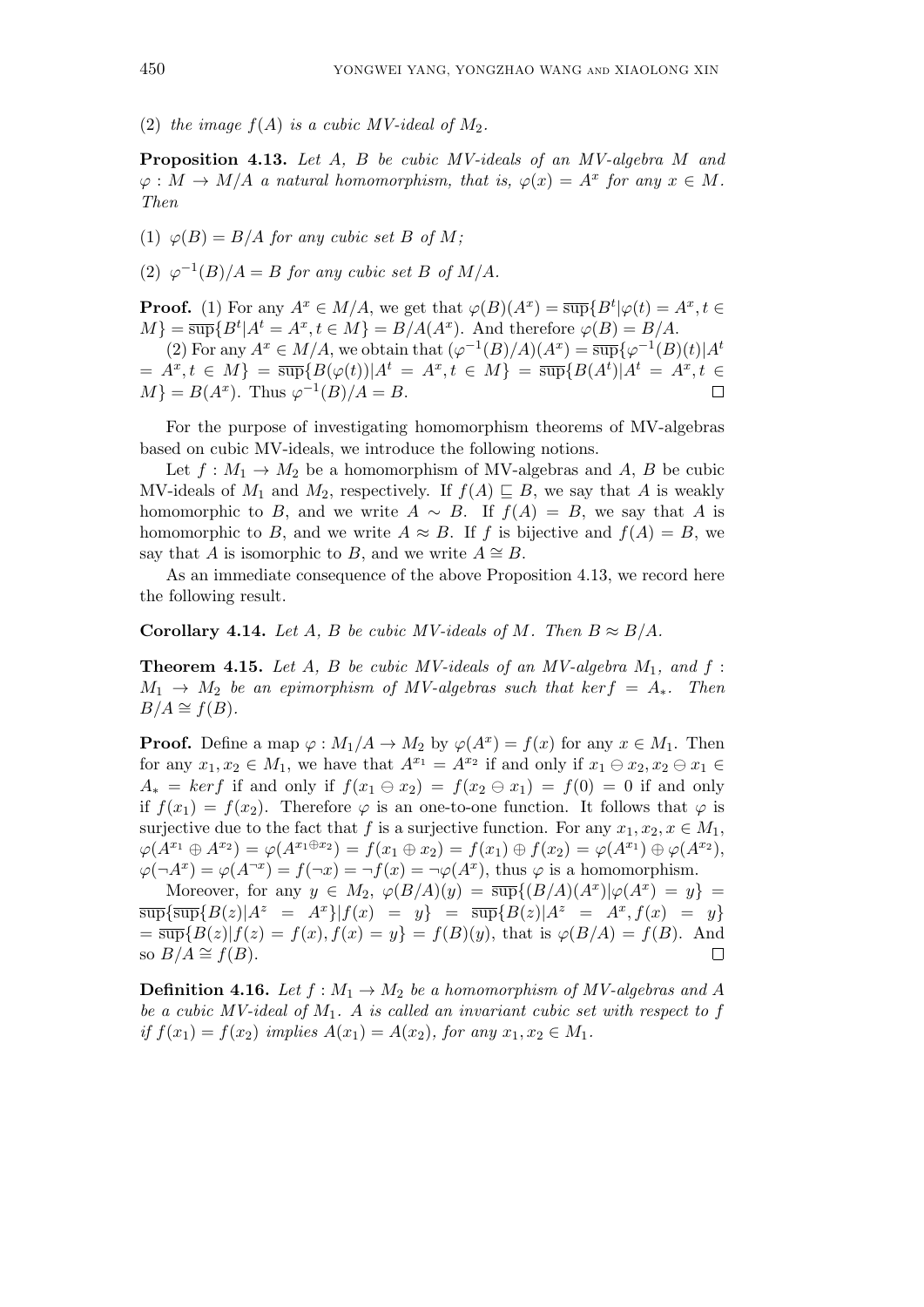**Proposition 4.17.** Let  $f : M_1 \to M_2$  be a homomorphism of MV-algebras, and *A be a cubic MV-ideal of M*1*. Then A is invariant with respect to f if and only if kerf ⊆ A∗.*

**Proof.** Suppose that *A* is invariant with respect to *f*. For any  $x \in \text{ker } f$ , we have  $f(x) = 0 = f(0)$ , then  $A(x) = A(0)$ , hence  $x \in A_*$ , and so  $ker f ⊆ A_*$ .

Conversely, assume that  $ker f \subseteq A_*$ . For any  $x_1, x_2 \in M_1$ , if  $f(x_1) = f(x_2)$ , according to the proof of Theorem 4.15 we get that  $x_1 \ominus x_2, x_2 \ominus x_1 \in \text{ker } f \subseteq A_*$ , and so  $A(x_1 \oplus x_2) = A(x_2 \oplus x_1) = A(0)$ . Noting that *A* is a cubic MV-ideal of *M*<sub>1</sub>, then  $A(x_2) \leq A(x_1)$  and  $A(x_1) \leq A(x_2)$  by Proposition 3.11 (1). Therefore  $A(x_1) = A(x_2)$ , and thus *A* is invariant with respect to *f*.  $\Box$ 

**Lemma 4.18.** *Let*  $f : M_1 \to M_2$  *be an epimorphism of MV-algebras, and A be a cubic MV-ideal of M*<sup>1</sup> *such that A is invariant with respect to f. Then for any*  $x_1, x_2 \in M_1$ ,  $A^{x_1} = A^{x_2}$  *if and only if*  $f(A)^{f(x_1)} = f(A)^{f(x_2)}$ .

**Proof.** Suppose that  $A^{x_1} = A^{x_2}$ , using Lemma 4.1 we obtain that  $A(x_1 \ominus x_2) =$  $A(x_2 \ominus x_1) = A(0)$ . Since *A* is a cubic MV-ideal of *M*<sub>1</sub> and *f* is an epimorphism, it follows that  $f(A)$  is a cubic MV-ideal of  $M_2$  by Proposition 4.12. Then  $f(A)(f(x_1) \ominus f(x_2)) = f(A)(f(x_1 \ominus x_2)) = f^{-1}(f(A))(x_1 \ominus x_2) = A(x_1 \ominus x_2) =$ *A*(0) = *f*(*A*)(0). Similarly, we can show that  $f(A)(f(x_2) \ominus f(x_1)) = f(A)(0)$ , thus  $f(A)^{f(x_1)} = f(A)^{f(x_2)}$ .

Conversely, let  $f(A)^{f(x_1)} = f(A)^{f(x_2)}$ . It follows that  $f(A)(f(x_1) \ominus f(x_2)) =$ *f*(*A*)(*f*(*x*<sub>1</sub>  $\ominus$  *x*<sub>2</sub>)) = *f*(*A*)(0) = *A*(0). And *A*(*x*<sub>1</sub>  $\ominus$  *x*<sub>2</sub>) = *f*<sup>-1</sup>(*f*(*A*))(*x*<sub>1</sub>  $\ominus$  *x*<sub>2</sub>) =  $f(A)(f(x_1 \ominus x_2)) = A(0)$ , analogously,  $A(x_2 \ominus x_1) = A(0)$ . Hence  $A^{x_1} = A^{x_2}$ .

**Theorem 4.19.** *Let*  $f : M_1 \rightarrow M_2$  *be an epimorphism of MV-algebras, and A, B be cubic MV-ideals of M*<sub>1</sub>*. Then*  $B/A \cong f(B)/f(A)$ *.* 

**Proof.** Define  $h: M_1/A \to M_2/f(A)$  by  $h(A^x) = f(A)^{f(x)}$  for any  $x \in M_1$ , it follows from Lemma 4.18, we get that *h* is an one-to-one function. Note that *f* is a surjective function, hence *h* is surjective. For any  $x_1, x_2, x \in M_1$ ,

 $h(A^{x_1} \oplus A^{x_2}) = h(A^{x_1 \oplus x_2}) = f(A)^{f(x_1 \oplus x_2)} = f(A)^{f(x_1) \oplus f(x_2)} = f(A)^{f(x_1)} \oplus$  $f(A)^{f(x_2)} = h(A^{x_1}) \oplus h(A^{x_2}), h(\neg A^x) = h(A^{\neg x}) = f(A)^{f(\neg x)} = f(A)^{\neg f(x)} =$  $\neg h(A^x)$ , thus *h* is a homomorphism.

Moreover, according to Definition 4.9, Definition 4.11 and Lemma 4.18, for any  $x \in M_1$ , we obtain that

$$
h^{-1}(f(B)/f(A))(A^x) = (f(B)/f(A))(h(A^x)) = (f(B)/f(A))(f(A)^{f(x)})
$$
  
=  $\overline{\sup} \{ f(B)(y) | f(A)^{f(x)} = f(A)^y, y \in M_2 \}$   
=  $\overline{\sup} \{ \overline{\sup} \{ B(z) | f(z) = y, z \in M_1 \} | f(A)^{f(x)} = f(A)^y, y \in M_2 \}$   
=  $\overline{\sup} \{ B(z) | f(A)^{f(z)} = f(A)^x, z \in M_1 \}$   
=  $\overline{\sup} \{ B(z) | A^z = A^x, z \in M_1 \} = (B/A)(A^x),$ 

that is,  $h^{-1}(f(B)/f(A)) = B/A$ . Due to the fact that *h* is isomorphic, we get that  $h(B/A) = f(B)/f(A)$ , hence  $B/A \cong f(B)/f(A)$ .  $\Box$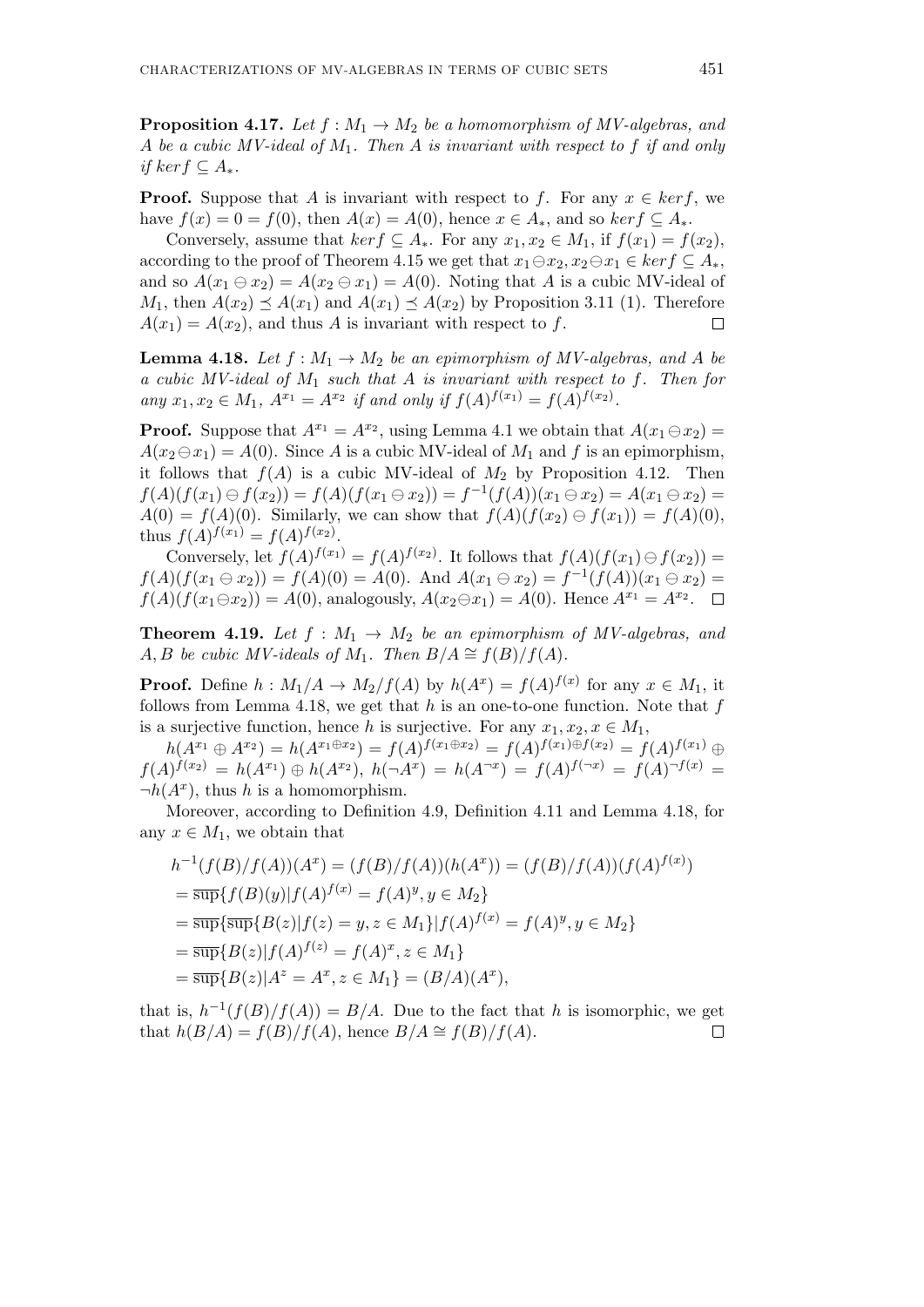**Corollary 4.20.** Let  $f : M_1 \to M_2$  be an epimorphism of MV-algebras, and *A, B be cubic MV-ideals of*  $M_2$ *. Then*  $f^{-1}(B)/f^{-1}(A) \cong B/A$ *.* 

**Lemma 4.21.** Let  $A, B$  be cubic MV-ideals of  $M$  and  $A \subseteq B$ . If  $A(0) = B(0)$ , *then*  $B^x = B^y$  *if and only if*  $(B/A)(A^x) = (B/A)(A^y)$ *, for any*  $x, y \in M$ *.* 

**Proof.** For any  $x, y \in M$ , if  $B^x = B^y$ , then  $B(x \ominus y) = B(y \ominus x) = B(0)$ . And we have  $(B/A)(A^{x\ominus y}) = \overline{\sup} \{B(z)|A^z = A^{x\ominus y}, z \in M\} \succeq B(x \ominus y)$  $B(0) = (B/A)(A^0)$ , thus  $(B/A)(A^{x \ominus y}) = (B/A)(A^x \ominus A^y) = (B/A)(A^0)$ , which means  $(B/A)(A^y) \le (B/A)(A^x)$  by Proposition 3.11 (1). Similarly, we can prove  $(B/A)(A^x) \preceq (B/A)(A^y)$ , hence  $(B/A)(A^x) = (B/A)(A^y)$ .

Conversely, if  $(B/A)(A^x) = (B/A)(A^y)$ , it follows that  $(B/A)(A^{x\ominus y}) =$  $(B/A)(A^x \ominus A^y) = \overline{\sup} {B(z)|A^z = A^{x \ominus y}, z \in M} = (B/A)(A^0) = B(0)$  by Proposition 3.11 (1). To prove  $B^x = B^y$ , we only need to show that  $B(x \ominus y) =$  $B(y \ominus x) = B(0)$ . For any  $z \in M$ , if  $A^z = A^{x \ominus y}$ , then  $A(z \ominus (x \ominus y)) = A(0)$  by Lemma 4.1 (1). Note that *B* is a cubic MV-ideal of *M* and  $A \subseteq B$ , from Proposition 3.7 (2) we get that  $B(x \ominus y) \succeq B(z) \overline{\wedge} B(z \ominus (x \ominus y)) = B(z) \overline{\wedge} A(z \ominus (x \ominus y)) =$  $B(z)\overline{\wedge}A(0) = B(z)\overline{\wedge}B(0) = B(z)$ . And so  $B(x\ominus y) \succeq \overline{\sup} \{B(z)|A^z = A^{x\ominus y}, z \in$  $M$ <sup>}</sup> = *B*(0), thus *B*( $x \ominus y$ ) = *B*(0). Similarly, we can show *B*( $y \ominus x$ ) = *B*(0), hence  $B^x = B^y$ .  $\Box$ 

**Theorem 4.22.** Let  $A, B, C$  be cubic MV-ideals of  $M$  and  $A \sqsubseteq B$ . If  $A(0) =$  $B(0)$ *, then*  $\left(\frac{C}{A}\right)$  $\left(\frac{B}{A}\right) \cong \frac{C}{B}$ *.* 

**Proof.** It is easy to prove that  $\left(\frac{C}{A}\right)/(B/A)$ ,  $C/B$  are cubic MV-ideals of MV-algebras (*M/A*)*/*(*B/A*) and *M/B*, respectively.

Define  $h : (M/A)/(B/A) \to M/B$  by  $h((B/A)^{A^x}) = B^x$  for any  $x \in M$ , from Lemma 4.21 we get that *h* is an one-to-one function. Obviously, *h* is surjective. For any  $x_1, x_2, x \in M$ ,

$$
h((B/A)^{A^{x_1}} \oplus (B/A)^{A^{x_2}}) = h((B/A)^{A^{x_1} \oplus A^{x_2}})
$$
  
=  $h((B/A)^{A^{x_1 \oplus x_2}}) = B^{x_1 \oplus x_2}$   
=  $B^{x_1} \oplus B^{x_2} = h((B/A)^{A^{x_1}}) \oplus h((B/A)^{A^{x_2}}),$ 

and  $h(\neg (B/A)^{A^x})=h((B/A)^{-A^x})=h((B/A)^{A^{-x}})=B^{-x}=\neg B^x=\neg h((B/A)^{A^x}),$ thus *h* is a homomorphism. Moreover, using Lemma 4.21 we have that: for any  $x \in M$ ,  $(C/A)/(B/A)((B/A)^{A^x}) = \overline{\sup} \{ (C/A)(A^w) | (B/A)^{A^w} = (B/A)^{A^x}, w \in$  $M\} = \overline{\sup} {\overline{\sup}} \{ \overline{\sup} \{ C(v) | A^v = A^w, v \in M \} | (B/A)^{A^w} = (B/A)^{A^x}, w \in M \} =$  $\frac{1}{\sup} \{C(v)| (B/A)^{A^v} = (B/A)^{A^x}, v \in M\} = \frac{1}{\sup} \{C(v)| B^v = B^x, v \in M\}$  $(C/B)(B^x) = (C/B)(h((B/A)^{A^x})) = h^{-1}(C/B)((B/A)^{A^x})$ , that is,  $(C/A)/(B/A)$  $= h^{-1}(C/B)$ . Since *h* is isomorphic, we get that  $\left(\frac{C}{A}\right)/(B/A) \cong C/B$ .  $\Box$ 

**Theorem 4.23.** Let  $A, B$  be cubic MV-ideals of  $M$  and  $A(0) = B(0)$ . If  $A \otimes B$ *is an inverse isotone mapping, then*  $A/(A \sqcap B) \sim (A \otimes B)/B$  and  $A/(A \sqcap B) \sim$  $(A \circledast B)/A$ .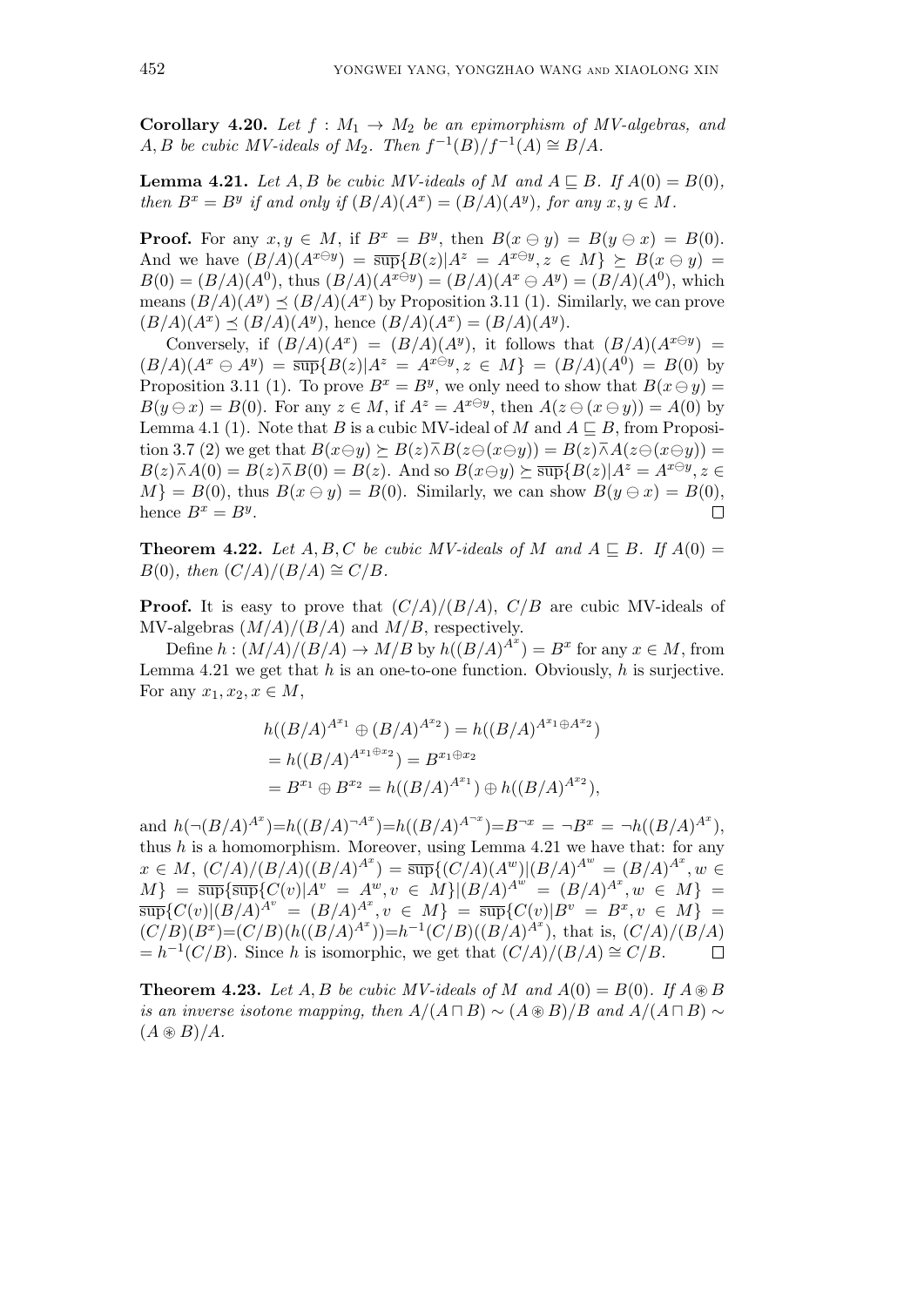**Proof.** Since  $A \otimes B$  is an inverse isotone mapping, it follows that  $A \otimes B$  is a cubic MV-ideal by Proposition 3.13. It is easy to obtain that  $A/(A \sqcap B)$ ,  $(A \otimes B)/B$ are cubic MV-ideals of MV-algebras  $M/(A \sqcap B)$  and  $M/B$ , respectively.

Define the map  $h : M/(A \sqcap B) \to M/B$  by  $h((A \sqcap B)^x) = B^x$  for any  $x \in M$ . For any  $x_1, x_2 \in M$ , if  $(A \sqcap B)^{x_1} = (A \sqcap B)^{x_2}$ , from Lemma 4.1 it follows that  $(A \sqcap B)(x_1 \ominus x_2) = (A \sqcap B)(x_2 \ominus x_1) = (A \sqcap B)(0) = B(0)$ , so we get that  $B(x_1 \oplus x_2) = B(x_2 \oplus x_1) = B(0)$ , thus  $B^{x_1} = B^{x_2}$ . hence *h* is an one-to-one function. Obviously, *h* is surjective.

Moreover, for any  $x_1, x_2, x \in M$ , we have  $h((A \sqcap B)^{x_1} \oplus (A \sqcap B)^{x_2}) =$  $h((A \sqcap B)^{x_1 \oplus x_2}) = B^{x_1 \oplus x_2} = B^{x_1} \oplus B^{x_2} = h((A \sqcap B)^{x_1}) \oplus h((A \sqcap B)^{x_2}),$  and  $h(\neg(A \sqcap B)^x) = h((A \sqcap B)^{\neg x}) = B^{\neg x} = \neg B^x = \neg h((A \sqcap B)^x)$ , thus h is a homomorphism.

For any  $x \in M$ ,

 $((A \otimes B)/B)(B^x) = \overline{\sup} \{A \otimes B)(t)|B^t = B^x\}$  $=\overline{\sup}\{A(t_1)\barwedge B(t_2)|t=t_1\oplus t_2,B^t=B^x\}\succeq \overline{\sup}\{A(t)\barwedge B(0)|B^t=B^x\}$  $=\overline{\sup}$ { $A(t)|B^t = B^x$  },  $h(A/(A \sqcap B))(B^{x}) = \overline{\sup} \{(A/(A \sqcap B))((A \sqcap B)^{z})| h((A \sqcap B)^{z}) = B^{x}\}\$  $=\overline{\sup}\{(A/(A\sqcap B))((A\sqcap B)^{z})|B^{z}=B^{x}\}=\overline{\sup}\{A(t)|(A\sqcap B)^{t}=(A\sqcap B)^{z},B^{z}=B^{x}\}$  $\preceq \overline{\sup} \{A(t)|B^t = B^z, B^z = B^x\} = \overline{\sup} \{A(t)|B^t = B^x\}.$ 

It follows that  $h(A/(A \sqcap B))(B^x)$   $\preceq ((A \otimes B)/B)(B^x)$ , hence  $h(A/(A \sqcap B))$  ⊑  $((A \otimes B)/B)$ , and so  $A/(A \sqcap B) \sim (A \otimes B)/B$ . Similarly, we can prove  $A/(A \sqcap B)$  $B) \sim (A \circledast B)/A$ .  $\Box$ 

**Definition 4.24.** *The cubic MV-ideal A of an MV-algebra M has cubic supproperty if for any nonempty subset*  $H$  *of*  $M$ *, there exists*  $x_0 \in H$  *such that*  $A(x_0) = \sup\{A(x)|x \in H\}.$ 

#### **Acknowledgements**

The works described in this paper are partially supported by the Higher Education Key Scientific Research Program Funded by Henan Province (No. 18A110008, 18A630001, 18A110010) and Research and Cultivation Fund Project of Anyang Normal University (No. AYNUKP-2018-B25, AYNUKP-2018-B26)

# **References**

- [1] C.C. Chang, *Algebraic analysis of many-valued logics*, Trans. Amer. Math. Soc., 88 (1958), 467–490.
- [2] G. Georgescu, A. Iorgulescu, *Pseudo-MV algebras*, Mult. Valued Log., 6 (2001), 95–135.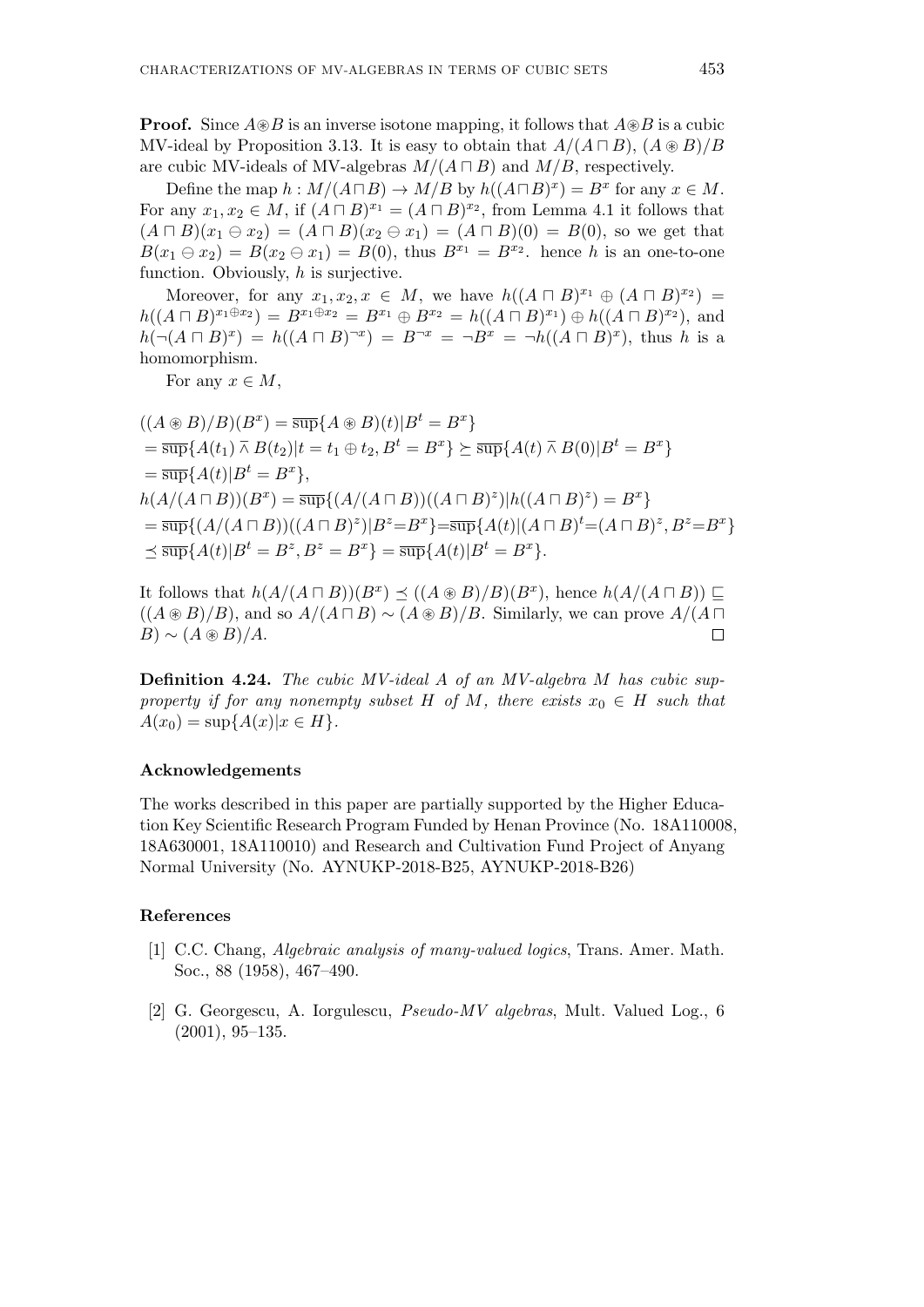- [3] J. Rachunek, *A non-commutative generalization of MV-algebras*, Czechoslov. Math. J., 52 (2002), 255-273.
- [4] J. Rachnek, D. Salounová, *Ideals and involutive filters in generalizations of fuzzy structures*, Fuzzy Sets and Systems, 311 (2017), 70–85.
- [5] Y. Liu, Y. Qin, X. Qin, Y. Xu, *Ideals and fuzzy ideals on residuated lattices*, International Journal of Machine Learning and Cybernetics, 8 (2017), 239– 253.
- [6] W. Chen, W.A. Dudek, *Ideals and congruences in quasi-pseudo-MV algebras*, Soft Comput., (2017), 1–11.
- [7] C.S. Hoo, *Fuzzy ideals of BCI and MV-algebras*, Fuzzy Sets and Systems, 62 (1994), 111–114.
- [8] C.S. Hoo, *Fuzzy implicative and Boolean ideals of MV-algebras,* Fuzzy Sets and Systems, 66 (1994), 315–327.
- [9] H. Hedayati, *A generalization of (implicative)* (*∈, ∈ ∨q*)*-fuzzy ideals of pseudo-MV algebras,* J. Mult.-Valued Logic Soft Comput., 20 (2013), 625– 651.
- [10] Y. Yang, X. Xin, P. He, *Characterizations of MV-algebras based on the theory of falling shadows*, The Scientific World Journal, 2014 (2014), 1–11.
- [11] Y.B. Jun, H.S. Kim, S.Z. Song, *Int-soft ideals of pseudo MV-algebras generated by a soft set*, Kyungpook Math. J., 57(3) (2017), 361–369.
- [12] Y.B. Jun, C.S. Kim, K.O. Yang, *Cubic sets*, Ann. Fuzzy Math. Inf., 4 (2012), 83–98.
- [13] Y.B. Jun, K.J. Lee, M.S. Kang, *Cubic structures applied to ideals of BCIalgebras*, Comput. Math. Appl., 62 (2011), 3334–3342.
- [14] G. Muhiuddin, F. Feng, Y.B. Jun, *Subalgebras of BCK/BCI-algebras based on cubic soft sets*, The Scientific World Journal, 2014 (2014), 1–9.
- [15] Y.B. Jun, A. Khan, *Cubic ideals in semigroups*, Honam Mathematical Journal, 35 (2013), 607–623.
- [16] A. Khan, Y.B. Jun, S.I.A. Shah, M. Ali, *Characterizations of hemirings in terms of cubic h-ideals*, Soft Comput., 19 (2015), 2133–2147.
- [17] Y.B. Jun, G. Muhiuddin, M.A. Ozturk, E.H. Roh, *Cubic soft ideals in BCK/BCI-algebras*, J. Comput. Anal. Appl, 22 (2017), 929–940.
- [18] A. Kadji, C. Lele, M. Tonga, *Fuzzy prime and maximal filters of residuated lattices*, Soft Computing, 21 (2017), 1913–1922.